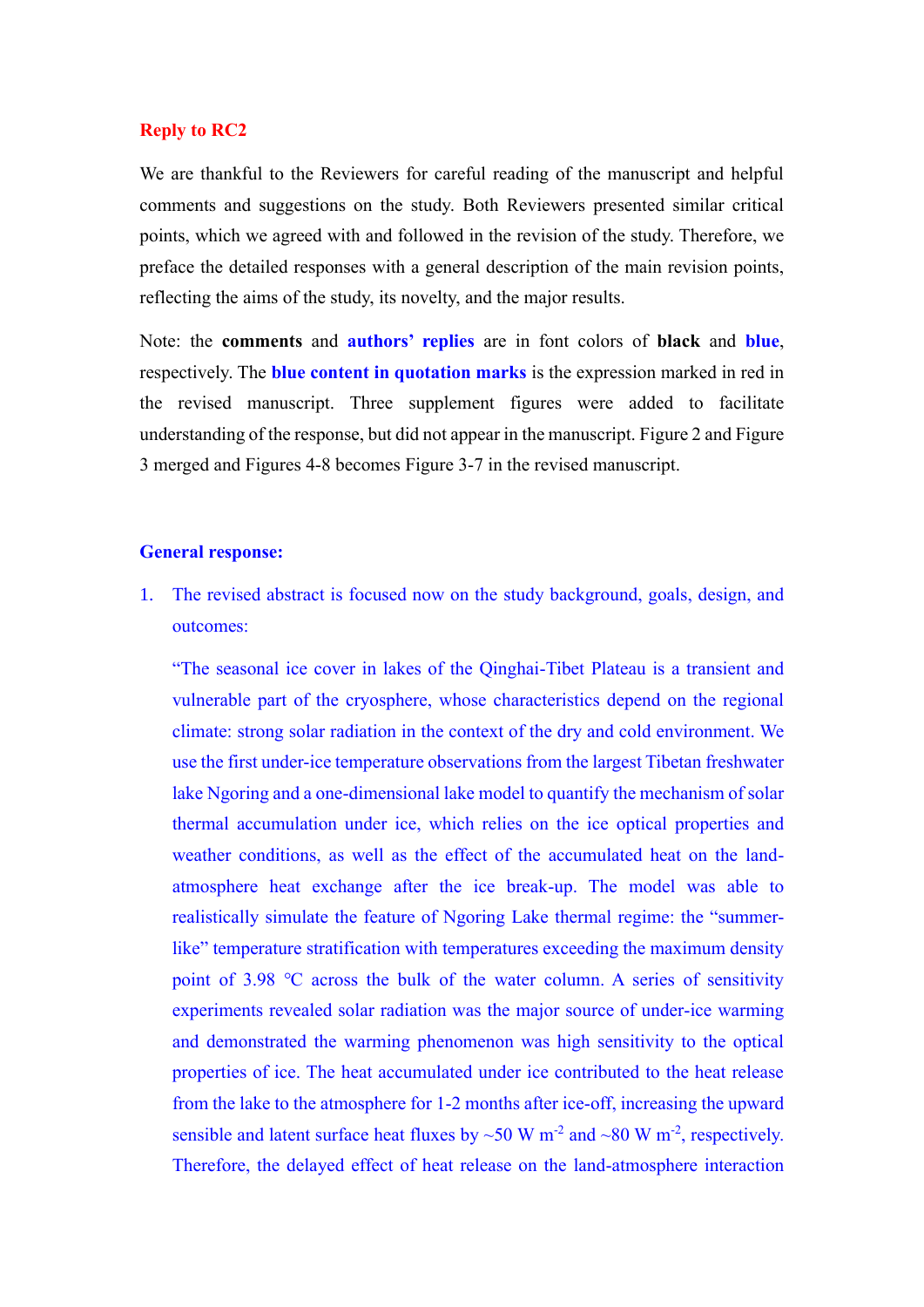requires an adequate representation in regional climate modeling of the Qinghai-Tibet Plateau and other lake-rich alpine areas."

2. We have deeply revised Introduction and Discussion/Conclusion to better outline the study's aims and its major outcomes. In particular, we state in Introduction that:

"we adopt for this study a "classical" two-equation turbulence modeling approach proving its reliability in decades of studies on the environmental turbulent fluid dynamics. The one-dimensional model LAKE implements the approach in application to lake dynamics and was applied previously to different lakes (Stepanenko et al., 2011, 2016; Guseva et al., 2016). We combine modeling with in situ observations from Ngoring Lake, data on weather forcing and remote sensing to: (i) test the ability of a one-dimensional lake model LAKE to simulate temperature and stratification driven by intense solar heating in ice-covered Lake Ngoring; (ii) conduct series of sensitivity experiments aimed at revealing the role of meteorological forcing and ice optical properties in lake temperature and mixing regime; and (iii) reveal the effects of temperature distribution before ice breakup on lake heat storage and lake- atmosphere heat transfer."

3. As one of the major novel outputs of the study, we mention in Conclusions:

"An important consequence of the under-ice solar heat accumulation consisted in increased sensible and latent heat releases in the subsequent open-water phase. According to the model results, the effects on the surface fluxes of Ngoring Lake lasted for 59-97 days after the ice melt and increased the upward latent and sensible surface heat fluxes up to ~80 W m<sup>-2</sup> and ~50 W m<sup>-2</sup>, respectively. Herewith, the phenomenon of under-ice solar heating may have a significant effect on the landatmosphere interaction on regional scales and has to be accounted for in coupled climate models."

4. In the revised study, we focus on the major factors affecting the penetration of solar radiation under lake ice, and later heat release from the water column to the atmosphere after the ice melt.

We hope that these changes have resolved the conceptual issues raised by the Reviewers and provided the study with the right context. Detailed responses and descriptions of changes are given below.

⚫ The manuscript (TC-2021-398) by Wang et al. conducted a series of modeling experiments on the formation and development of water temperature rise during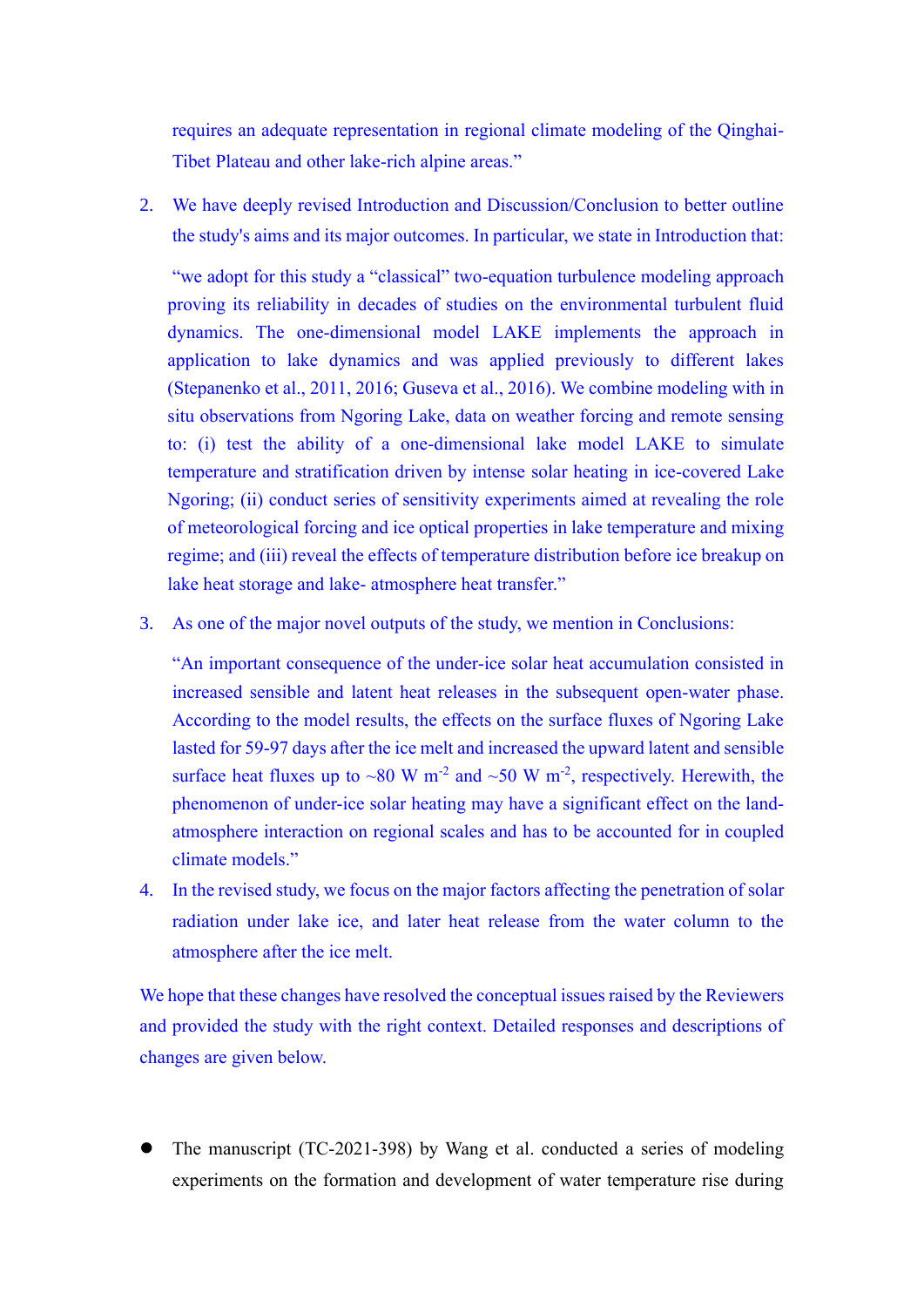the ice-covered seasons in a large freshwater lake of the Qinghai-Tibet Plateau, where lake ice processes and ice-covered lakes were less studied. It is very interesting that weather forcing data in Lake K were used to run the LAKE to simulate the water temperature regime in Lake Ngoring in order to investigate what causes the differences in lake temperature regimes. The paper concluded the intensive solar radiation and absence of snow dominate the development of temperature rising and the temperature rising has significant influence on after-iceoff lake-air heat exchange.

I found this research topics fits well the scope of TC journal. The methods and data analysis are sound. But I have to say the water temperature rising/stratification dynamics is not new since some published observations on QTP lakes and review papers presented this phenomenon, its mechanism is relatively clear. But we still need validation and evaluation of current lake models to reproduce this process in lakes with large solar energy input. However, the motivation and novelty of this work are not clear, maybe largely due to its poor writing and linguistic expression. The manuscript is too long and should be more concise and focused by removing less-related and repeated parts. So, I think plenty of extra work is needed to improve the overall quality of this manuscript before it can be considered for publication. Please see my comments below and I hope they would be useful for authors' consideration.

**Reply:** Thanks for your deep consideration, constructive advice and affirmation. These comments are all valuable and very helpful for revising and improving our paper, as well as the important guiding significance to our researches. We have studied comments carefully and have made correction which we hope meet with approval.

1. We still need validation and evaluation of current lake models to reproduce this process in lakes with large solar energy input. Due to the difficulty of observation, there are few studies on lake ice processes and ice-covered lakes in Qinghai-Tibet Plateau. Lake models are often used to simulate their processes and reveal physical mechanisms. However, the common models such as CLM-Lake and Flake cannot accurately simulate the plateau lakes temperature characteristics during icecovered period. Therefore, a new model called LAKE, was introduced to evaluate its applicability in the Ngoring Lake during ice-covered period. Then the model can be used to extensively simulate plateau lakes to reveal their physical mechanisms. In addition, the LAKE model contains ecological modules, which can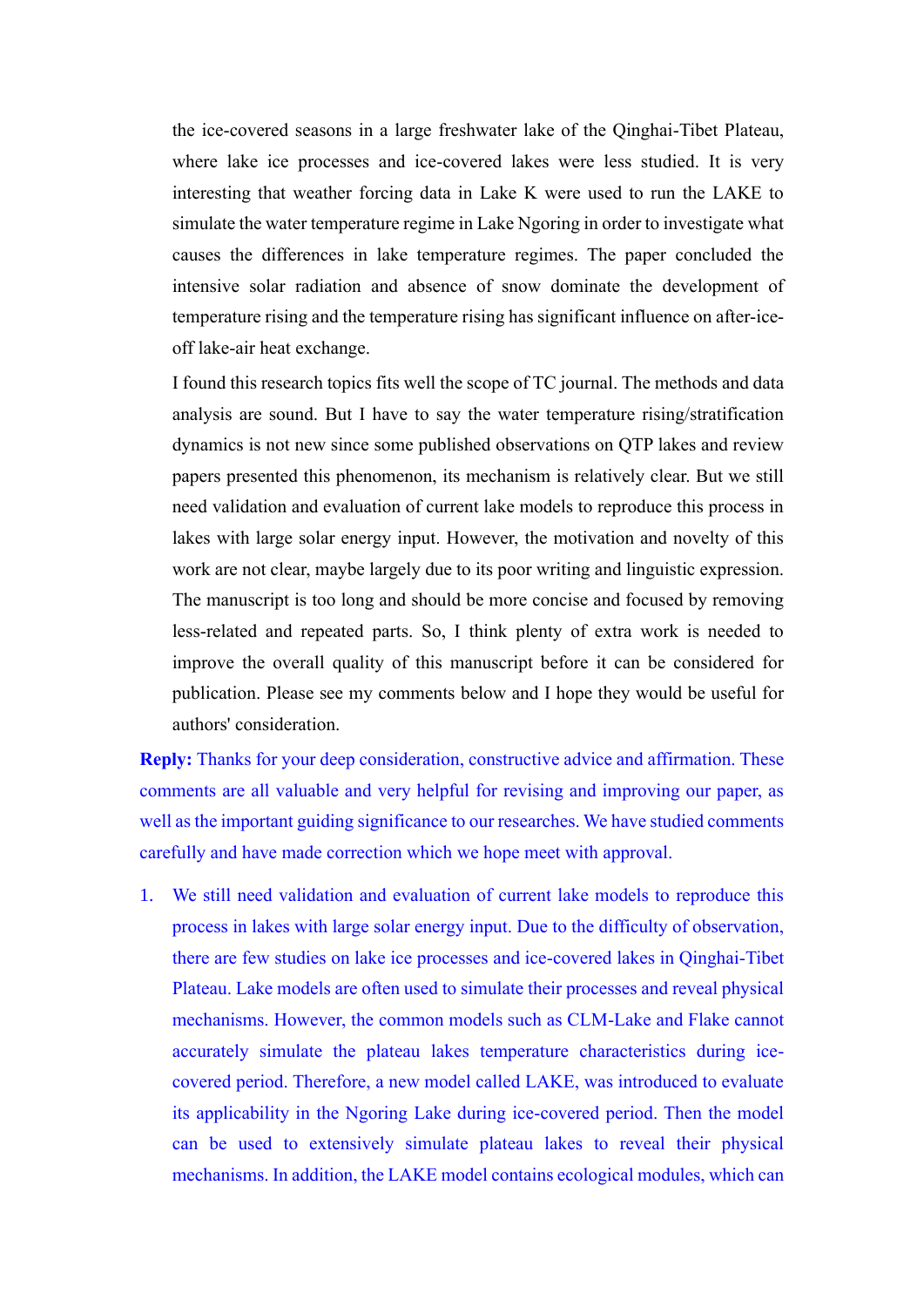simulate the ecological process inside lake. The LAKE model can also be coupled with the atmospheric model to reveal the interaction between lakes and atmosphere. Therefore, it is important to validate and evaluate existing lake models.

- 2. The characteristics of lake temperature during ice-covered period of Ngoring Lake are unique and different from those of existing researches. The motivation and innovation may not be clearly expressed due to language expression, which has been further stated in the revised draft. Its innovation is mainly reflected in the following three aspects:
	- a) In this paper, not only the influence of solar radiation on the warming up of under-ice water temperature was analyzed, but also the influence of other factors (meteorological conditions and main physical parameters) was first quantitatively for the warming phenomenon.
	- b) Lakes with large surface area in mid-latitudes, especially those in dry continental climate zones, are snowless in winter. Winter II dominates the entire ice-covered period. During which convection mixing by radiative heating of upper water is dominant (Kirillin et al., 2012).

According to the maximum depth, surface area and wind speed, the lake can be divided into two types which are cryostratific and cryomictic lakes. The premise of two types is that the lake temperature does not exceed 4 °C (Yang et al., 2021).

Consistent with lakes of Winter Ⅱ, solar radiation continued to heat up water during ice-covered period in Ngoring Lake. However, the upper water temperature in lakes of Winer Ⅱ is less than 4 ℃ due to the heating is not intense enough, which in Ngoring Lake is more than 4 ℃ in because of strong solar radiation.

Ngoring Lake mixed evenly when ice formed, that is consistent with cryomictic lakes. However, cryomictic lakes was mixed evenly until melting and the water temperature was less than 4 ℃. While Ngoring Lake was mixed evenly in the early ice-covered stage and over 4 °C in the late stage, lake stratified after that.

c) The common lake model CLM-Lake and Flake applied into the Tibetan Plateau could not simulate this phenomenon, so the LAKE model that could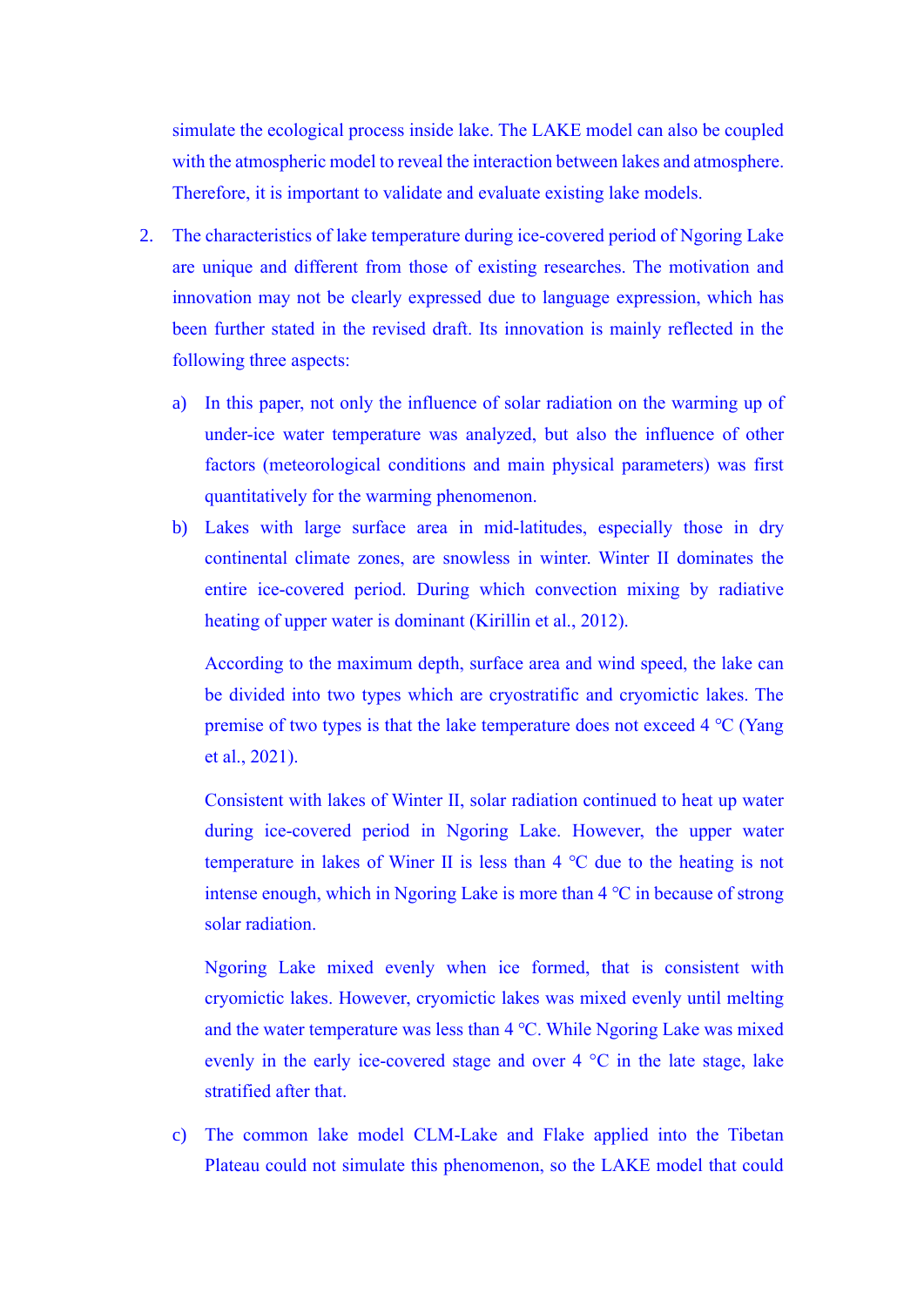do this was introduced into the study. If there was no the suitable lake model for the process simulation, it will hinder the study of the effect of plateau lakes on the atmosphere.

3. According to the suggestion that the manuscript is too long and should be more concise and focused, Section 3.1.2 heat transfer in snow is deleted since snow is not involved in the study. Table 3, 4 and 5 have been deleted.

# **General issues:**

⚫ The manuscript carried out many sensitivity experiments to varied forcing data and coefficients. But physically, from the perspective of heat budget and balance of the lake water, only the solar radiation and snow condition can directly change the water temperature, other weather variables have indirect impacts on under-ice water, such as wind, air temperature, and air humidity. I mean these meteor variables directly influence the heat and mass balance of the ice cover.

So, one question is, can the LAKE model give the lake ice thickness and temperature evolution? If you look at the modeling results on lake ice evolution under all modelling experiments, it would be easier to understand why the meteor variables and coefficients have differing impacts on water temperature under the ice (like sections 6.2 and 6.3).

**Reply:** Thanks for your question. I quite agree with you that solar radiation and snow cover change the water temperature directly. Other variables directly affect the heat and mass balance of ice by changing the ice thickness and thus influence the lake temperature indirectly. For example, in SIM\_A<sup>i</sup> experiments, the ice-covered period and ice thickness increase as the ice albedo increases. which leads to less radiation entering the water and lower lake temperatures.

The LAKE model can simulate the evolution of ice thickness and temperature. Ice thickness and temperature in CTL are shown in Supplement: Figure 1. The ice is divided into five layers on average, The ice temperature at first layer is equal to the surface temperature, at the last layer is equal to ice water mixture temperature (Supplement: Figure 1a).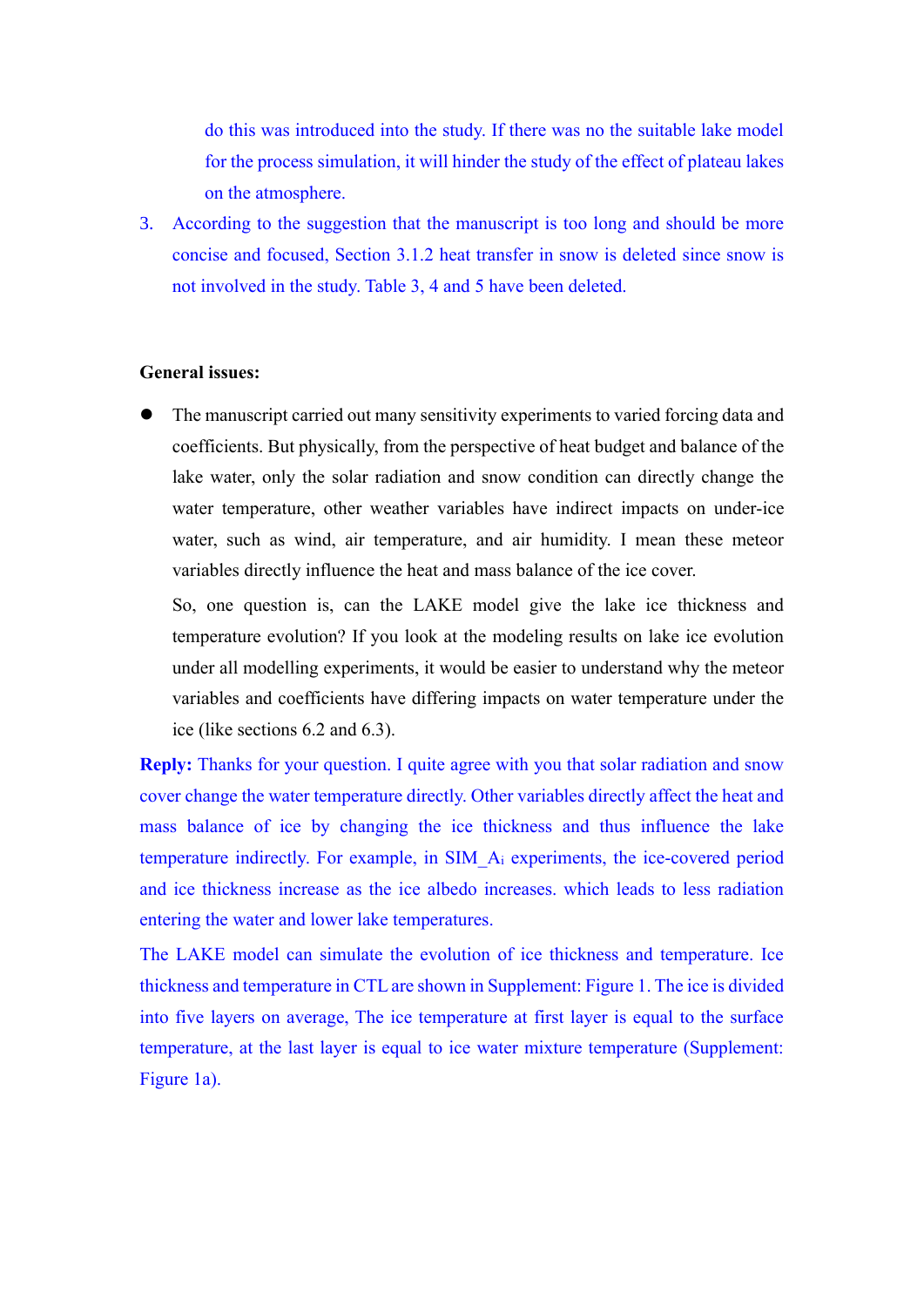

**Supplement: Figure 1. The daily average (a) ice temperature and (b) thickness simulated in CTL. Tsurf\_CTL and Tsurf\_modis represent simulated surface temperature and MODIS surface temperature. Tice\_layer 1, 2, 5 represent simulated ice temperature in layer 1, 2 and 5.**

⚫ Another question is, when the water temperature goes beyond the temperature of maximum density, a temperature dichotomy forms (as presented in the GRL paper of the authors, Kirillin et al, 2021, Ice-covered lakes of Tibetan plateau as solar heat collectors, GRL). And the regime of the dichotomy layer is of great importance to the water temperature and heat storage, but the inverse temperature gradient/structure above the temperature peak point seems unstable since the temperature crosses the temperature of maximum density. Do you have salinity profiles to look into this regime? Or did the LAKE model reproduce the dichotomy well? How does it change when the solar radiation, optical coefficients of ice and water change? Could you discuss on this? This is important to evaluate the performance of LAKE to reproduce the temperature structure beside value.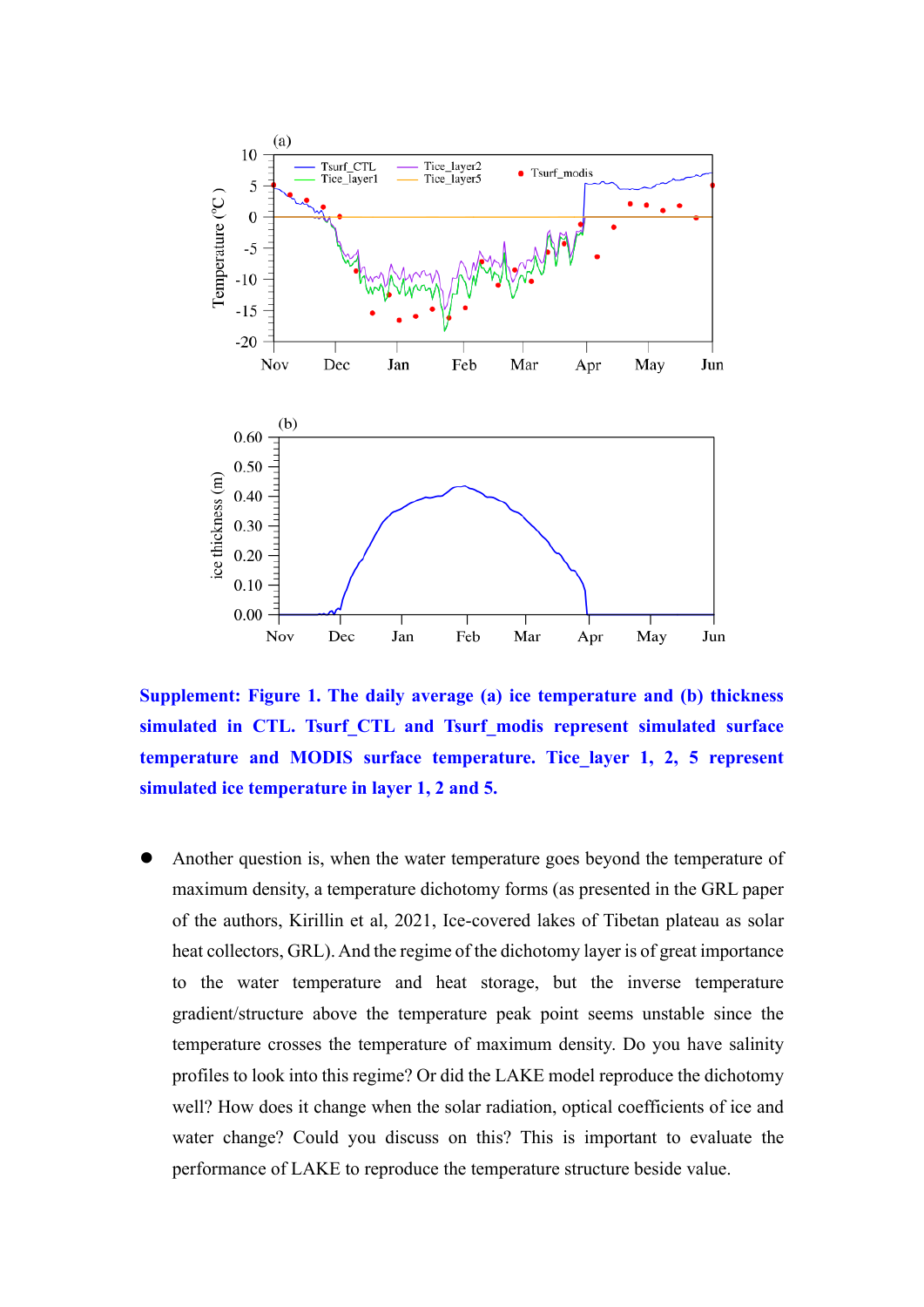**Reply:** Thanks for your question. There is no salinity profile of Ngoring Lake, but based on the study of Shen et al. (2012), as shown in Supplement: Figure 2, the initial salinity profile is set as vertical uniform to  $0.27$  g kg<sup>-1</sup>.



**Supplement: Figure 2. The vertical salinity distribution in Ngoring Lake (Shen et al., 2012).**

LAKE model reproduced the dichotomy well. The dichotomy changes affected by the radiation and the coefficients change have been discussed based on the experiments using the lake model in the revised manuscript.

When the solar radiation of Ngoring Lake was replaced by that of Kilpisjärvi Lake which is  $0 \text{ W m}^2$  due to the polar night. The water temperature no longer warmed up during ice-covered period, resulting in stratification and the dichotomy disappeared. When the ice albedo is greater than 0.5, the lake temperature does not rise more than 4 ℃, and the dichotomy disappeared. When the extinction coefficient of ice is greater than 4.0 m<sup>-1</sup>, the dichotomy disappeared. The extinction coefficient of water did not make the dichotomy disappear.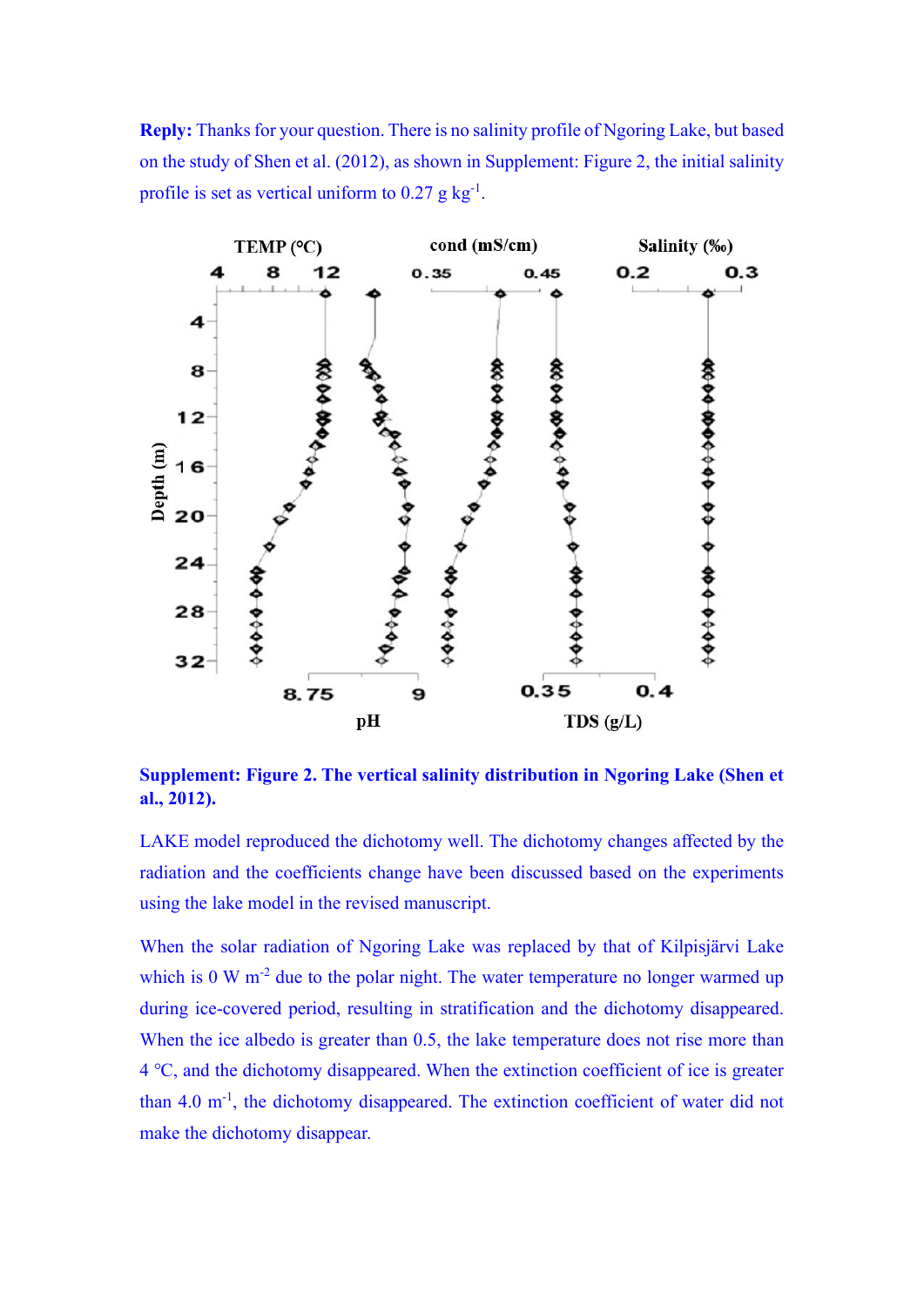## **Specific comments:**

⚫ I also recommend the manuscript to be language checked to erase linguistic errors (I found some as below), misunderstandings, and confusions.

**Reply:** Thanks for your suggestion. The language has been improved significantly by a specialized language service in the revised manuscript.

⚫ Abstract: although the abstract is very long, I do not clearly get the key points on what this manuscript did, found and concluded. I suggest the authors to make the abstract more concise and more focusing. I suggest the authors follow a conventional flow line of an abstract with background, issues to be targeted, methods used, results and key conclusions.

**Reply:** Thank you and follow your suggestion. The abstract not repeated here has been revised as the general response.

Introduction: the introduction looks in a little disorder, so the motivation and novelty of this manuscript looks unclear. It would be better if this part focuses on reviews of typical processes/patterns of under-ice stratification, the differences in QTP lakes (I noticed some results of QTP lakes have been published), and the existing models for lake thermodynamics and their uses for under-ice water. In this way maybe the authors can deliver more clearly your novelty to readers.

**Reply:** Thanks for your constructive advice. The introduction has been revised along the three sections you suggested, and the description about novelty has been added. The revised introduction is shown below:

"Seasonal lake ice is a part of the cryosphere, gaining recent attention from researchers due to its sensitivity to climate change (Kirillin et al., 2012; Sharma et al., 2020). The duration of ice cover affects the stability and vertical mixing of lakes, as well as the lake-atmosphere matter and energy exchange (Rösner et al., 2012; Efremova et al., 2013; Ramp et al., 2015). Ice cover regulates lake biochemical indicators, such as the concentration of dissolved oxygen, nitrogen, and phosphorus, changing the biochemical reaction rate and affecting the water quality and distribution of aquatic organisms (Weitere et al., 2010; Dokulil, 2013; Li et al., 2015a; Hardenbicker et al., 2016). Shortening of the ice season has been observed worldwide (Sharma et al., 2019;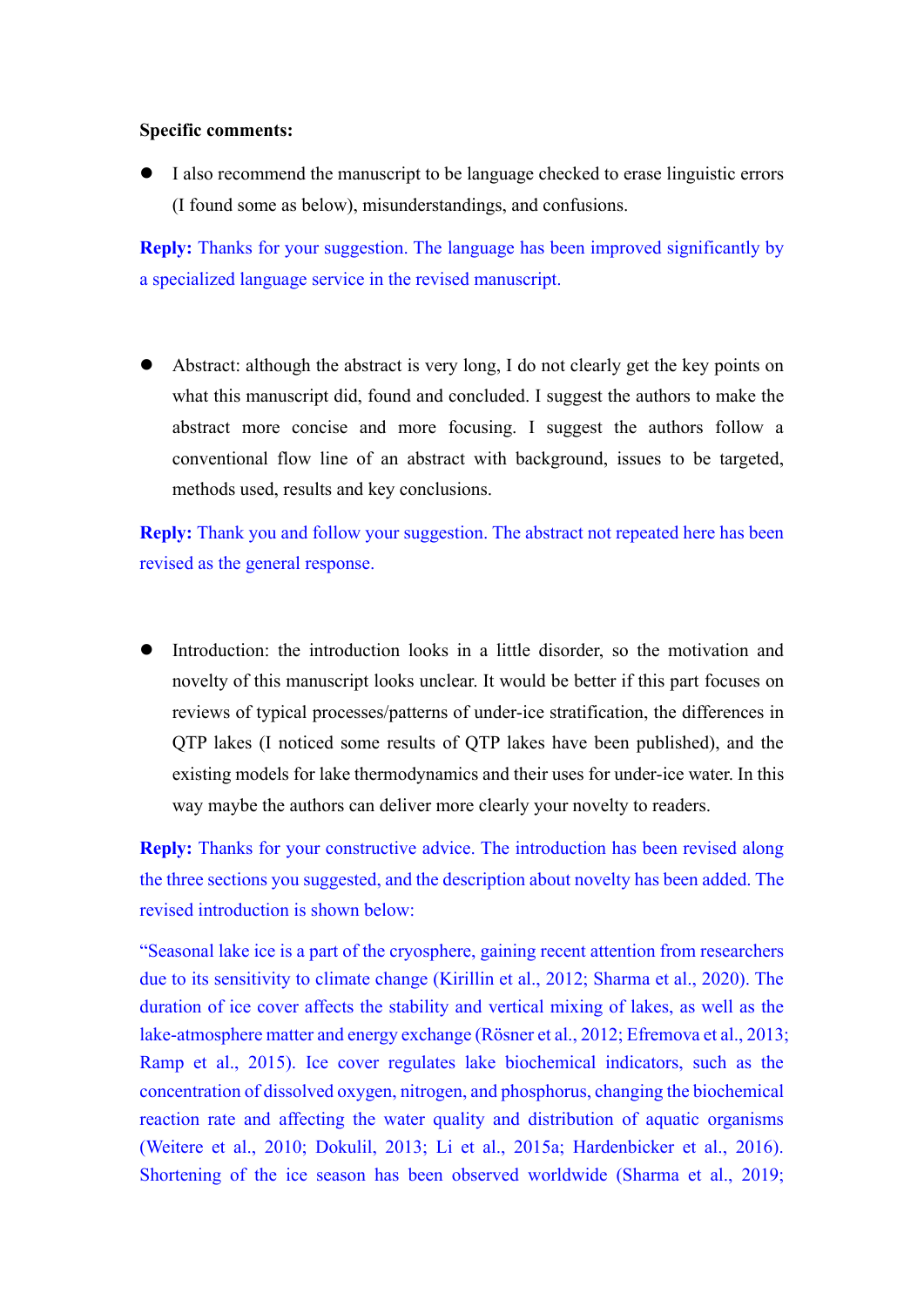Dauginis and Brown 2021) and attributed to anthropogenic warming (Grant et al., 2021). Future climate predictions indicated the accelerated reduction of seasonal lake ice, especially pronounced in the lake-rich Arctic regions (Brown and Duguay 2011). Global assessment of seasonal lake ice changes requires quantification of the major heat sources and sinks on seasonal to climatic time scales. While the major prerequisite for the ice cover development is sufficient long season with air temperature below the freezing point of water, the heat budget of ice-covered lakes varies with latitude and altitude, depending strongly on the available solar radiation, the latter being the major source of heat for under-ice lake water (Kirillin et al., 2012). During the polar night in the Arctic and temperate lakes covered by snow, the solar heating is minor and the bottom sediment is the main heat source (Winter I according to Kirillin et al., 2012); at later stages of the ice season (Winter Ⅱ), as the snow melts, solar radiation becomes to the main heat source governing thermal stratification and mixing under ice and the melting process at the ice base (Kirillin et al., 2018, 2020). Further, lakes with seasonal ice cover can be divided into cryomictic and cryostratified according to their maximum depth, surface area, and wind speed (Yang et al., 2021). In dry and cold areas with little snow, winter II can occupy the entire ice-covered period (Kirillin et al., 2012), making solar radiation to be the major factor affecting the lake ice regime. The situation is relevant to the alpine lakes.

In particular, the largest alpine lake system of the Qinghai-Tibet Plateau (TP), the highest plateau on Earth with an average altitude of 4000-5000 m ensures a high amount of solar radiation and low winter precipitation. The TP is covered by more than 1400 lakes with an area larger than 1 km<sup>2</sup>, and the total lake area is more than  $5 \times 10^4$  km<sup>2</sup>, accounting for 57.2 % of that in China (Wan et al., 2016; Zhang et al., 2019). Recent studies reported the first observations from ice-covered Tibetan lakes, indicating the major role of solar radiation in their thermal regime (Wang et al., 2021). Water temperatures in Lakes Bangong Co and Nam Co constantly increased during the icecovered period, with a stronger increase in shallower Bangong Co (Lazhu et al., 2021). Observations in meromictic Dagze Co Lake demonstrated stable temperatures in the early ice-covered period start warming only in the late ice-covered period, conditioned by the high water salinity (Wang et al., 2014; Lazhu et al., 2021). Salinity has a strong influence on the temperature and mixing regime of all three abovementioned lakes, by altering their density stratification and vertical heat transport. Among freshwater lakes in the TP, Ngoring Lake is the largest one (Kirillin et al. 2017, Wen et al. 2022). Kirillin et al. (2021) found strong solar radiation under ice cover heating the entire lake water column to the maximum freshwater density temperature  $(\sim 3.98 \text{ °C}, T_{md})$  more than a month before the ice breakup—the situation never found in lowland freshwater lakes. As a result, strong heat release from water to the ice base turned into the major factor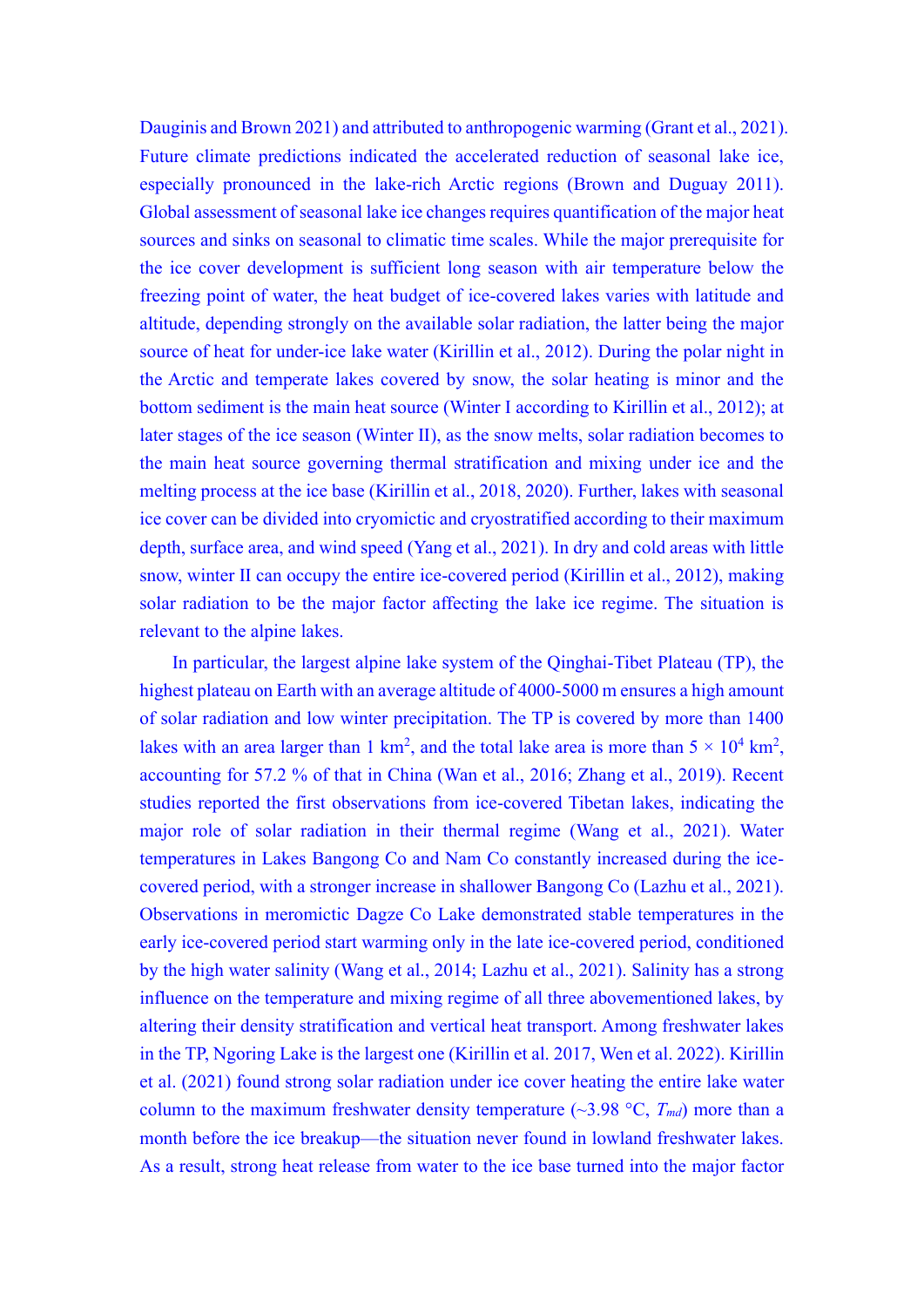governing the ice melt, with the water temperature under ice achieving 6 °C. This radiation-dominated regime, differing dramatically from the typical heat budget known from earlier studies on ice-covered lakes, does not fall under the framework of the Winter I/Winter II classification, nor can be characterized in terms of cryomictic/cryostratified conditions. Quantification of the resulting heat balance and thermal stratification characteristic of alpine conditions is the subject of the present study.

Due to the harsh environment of the TP and difficulties in collecting field observations, numerical models are often used to investigate phenomena and mechanisms of TP lakes. At present, the widely used lake models are the FLake model and the lake scheme coupled in the CLM (Community Land Model), CoLM (Common Land Model), and WRF (Weather Research and Forecasting Model) (Lazhu et al., 2016; Wen et al., 2016; Fang et al., 2017; Dai et al., 2018; Huang et al., 2019; Song et al., 2020; Wu et al., 2021). However, for computational efficiency, winter dynamics in these highly-parameterized lake models are represented in a rather simplified way, lacking the detailed mechanisms of heating by radiation and resulting vertical heat transports across the water column (Lazhu et al., 2016; Wen et al., 2016; Huang et al., 2019). As an alternative, we adopt for this study a "classical" two-equation turbulence modeling approach proving its reliability in decades of studies on the environmental turbulent fluid dynamics. The one-dimensional model LAKE implements the approach in application to lake dynamics and was applied previously to different lakes (Stepanenko et al., 2011, 2016; Guseva et al., 2016). We combine modeling with in situ observations from Ngoring Lake, data on weather forcing and remote sensing to: (i) test the ability of a one-dimensional lake model LAKE to simulate temperature and stratification driven by intense solar heating in ice-covered Lake Ngoring; (ii) conduct series of sensitivity experiments aimed at revealing the role of meteorological forcing and ice optical properties in lake temperature and mixing regime; and (iii) reveal the effects of temperature distribution before ice breakup on lake heat storage and lake- atmosphere heat transfer."

L54: an area larger than  $1 \text{ km}^2$ 

**Reply:** The following sentence has been modified accordingly in Introduction: "The TP is covered by more than  $1400$  lakes with an area larger than  $1 \text{ km}^{2}$ "

⚫ L64-69: Please rephrase these sentences to make it more readable.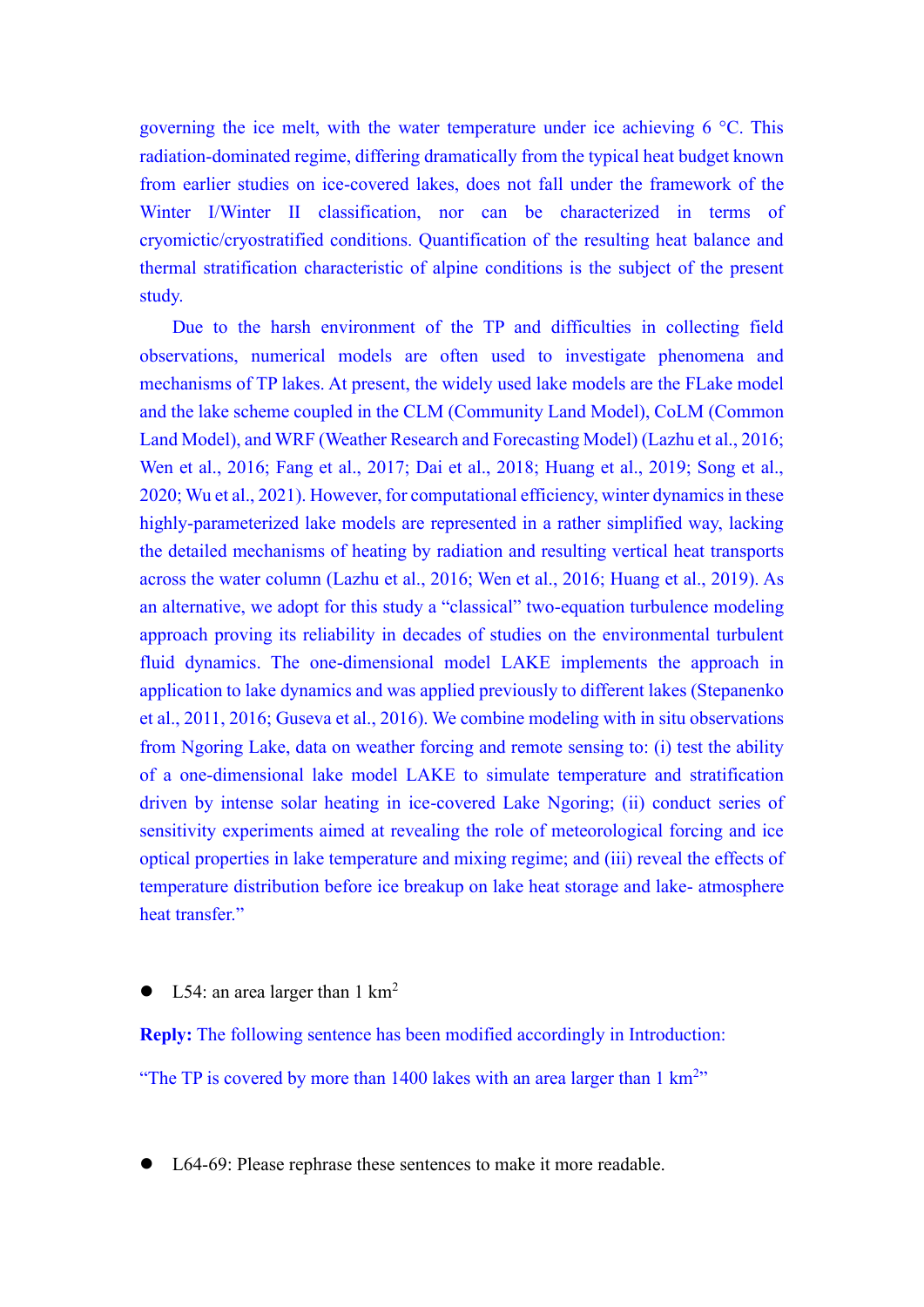**Reply:** According to the suggestion about introduction modifications and manuscript length from you and another reviewer, this part is no longer necessary. So, the sentences in L64-69 have been deleted in the revised manuscript.

L80-86: I suggest to skip over the introduction on unfrozen lakes.

**Reply:** Thanks for your suggestion. The description about unfrozen lakes has been deleted in the revised introduction.

⚫ L89-102: I don't understand how you define the difference of these two types of under-ice water temperature. I guess the water temperature stratification/structure is very dynamic under the ice cover and undergoes some typical stages as depicted/defined in Kirilllin et al (2012), Yang et al (2017, 2021), etc. So maybe it would be better if you introduce the general typical stages of lake temperature stratification through the ice-covered period in boreal, arctic, or temperate lakes, and pointed out the uniqueness or difference of that in highland lakes.

Kirillin, G., Leppäranta, M., Terzhevik, A., et al, (2012). Physics of seasonally icecovered lakes: a review. Aquatic sciences, 74(4), 659-682.

**Reply:** Thanks for your suggestion. I have read the articles carefully. The typical stratification stage of lake temperature in ice-covered period is introduced, and the uniqueness of plateau lake temperature is pointed out in the revised introduction as shown in page two.

L160: 10-m wind speed

**Reply:** The following sentence has been modified accordingly in Section 2.2.1:

"providing meteorological forcing data: wind speed at 10 m, air temperature, specific humidity and air pressure at 2 m, downward shortwave (SR) and longwave radiation (LR) at 1.5 m"

L168-169: The observed site of water temperature should be added to Figure 1. It would be better to provide basic instrumentation information of water temperature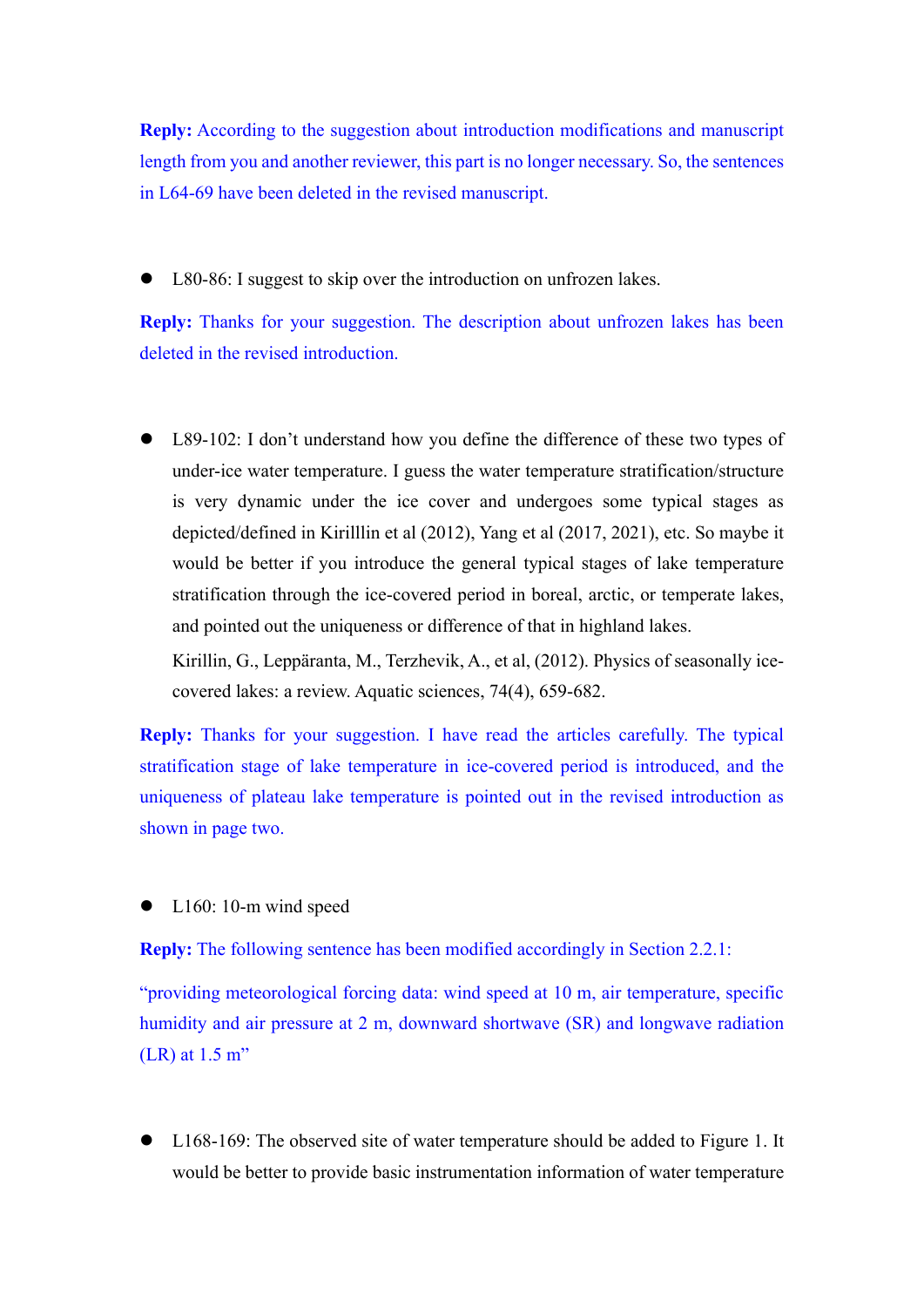here, like apparatus, accuracy and frequency, field setup, and sensor depths.

**Reply:** Thank you and follow your advice. The water temperature measurement point (WS) has been added in Figure 1 and the basic instrumentation information has been added in Section 2.2.1:



**Figure 1. (a) Location of Ngoring Lake, the pentagram denotes the lake border station (LBS) and water temperature measurement point (WS). (b) The bathymetry of Ngoring Lake. (b) adapted from (Kirillin et al., 2021).**

"The water temperature measurement site (WS, 35.03º N, 97.70º E, Fig. 1) was located in the northern of Ngoring Lake, where the total water depth was about 26.5 m. The multi-layer water temperature observation system consisted of 16 self-recording RBR SOLO water temperature probes with a precision of 0.01 ℃. The sampling distance and time intervals were 1 m and 10 minutes, respectively."

⚫ L174: to verify the simulated results of what? Surface temperature? As you said, temperature in the MYD11C2 is an 8-day averaged value, so it could lead to uncertainty when you compare your modelling results with MYD11C2. Is there any other product on lake surface temperature that can be used to better evaluate your model results?

**Reply:** The observations of water temperature at WS (Figure 1) are used to verify the simulated multilayer water temperatures. Besides, MODIS data is used to verify the simulated lake surface temperature. There are other lake surface temperature products such as ARC-Lake (Merchant et al., 2013) and AVHRR (Zhu et al., 2022). But by far, the most widely used is MODIS data, even though it is the 8-day composite product and has some bias. In addition, it can show the changing trend of lake surface temperature that can be used to replace observations (Wu et al., 2020; Zhang et al., 2014;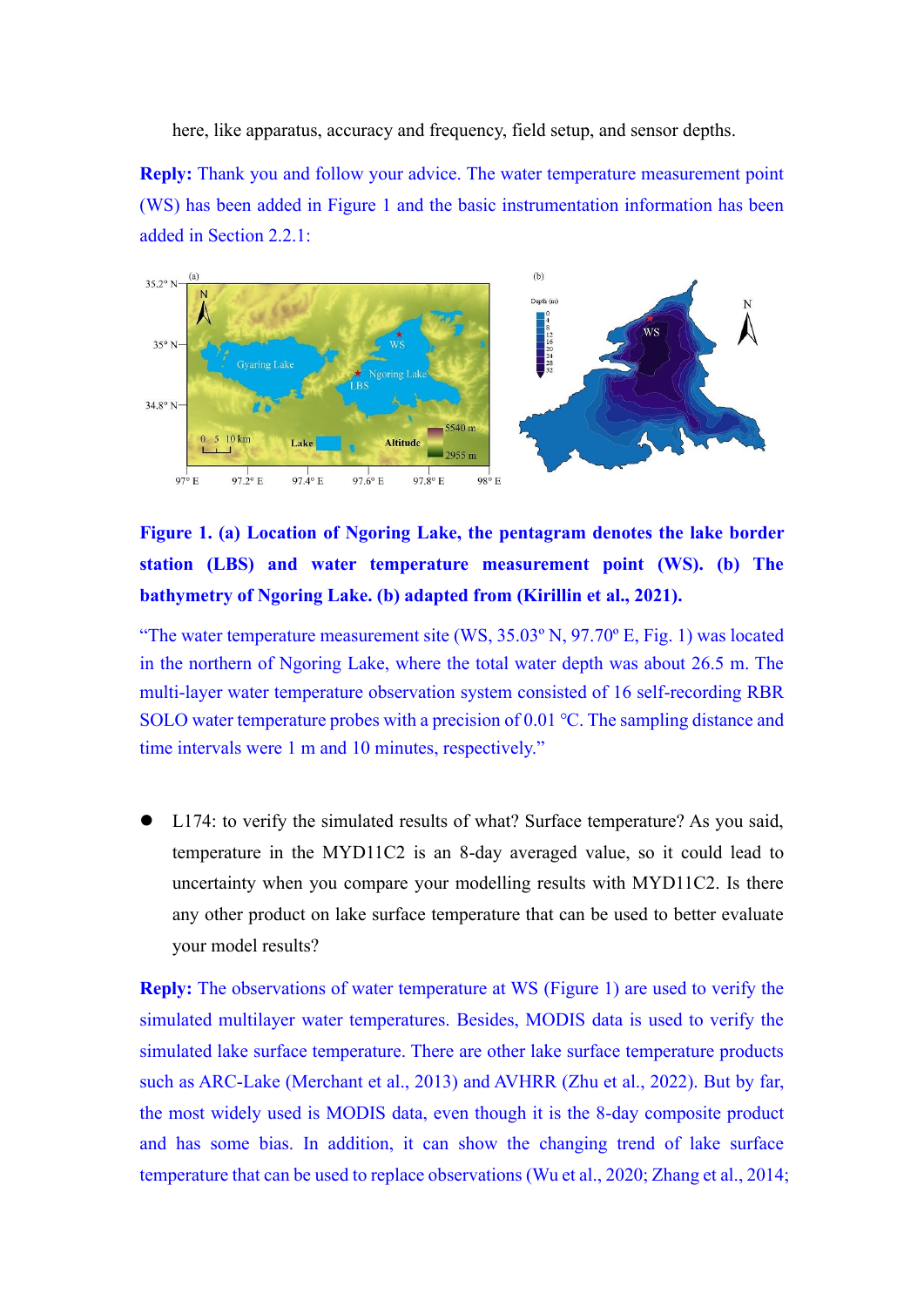Pour et al., 2012; Song et al., 2016; Xie et al., 2022).

L384-385: the driving data time step is 30 min, why was the model time step set to 15s?

**Reply:** The 15 s timestep is an internal model timestep (i.e. timestep of the finitedifference scheme, FDS) and it is limited from above by the FDS stability requirement. Specifically, the FDS for k-epsilon turbulence scheme imposes such rigid limitation of the timestep due to its high nonlinearity. In LAKE model, when the time step is smaller than the interval of the driving data, the forcing data will be interpolated according to the time step. But when dt is set to 30 min, the simulation breaks. When the value is set to more than 30 seconds, the simulation result deteriorates. Therefore, we just chose a high time precision and the operation does not take too long 15 s based on the simulations.

Section 2.2.3: How was the ERA-5 Land data used in this manuscript?

**Reply:** ERA5-Land data was used to extract forcing data for Kilpisjärvi Lake.

⚫ L210-211: Eq (1) seems very complicated, could you please present the physical meaning of each term in the right-hand side?

**Reply:** Thanks for your suggestion. The Eq (1) has been modified and the description about the physical meaning of each term in the right-hand side of the equation has been added in the in Section 3.1.1 of the revised manuscript as follows:

$$
"c_w \rho_w \frac{\partial T_w}{\partial t} = -c_w \rho_w \frac{1}{A} \int_{\Gamma_A} T_w (u_h \cdot n) dl + \frac{1}{A h^2} \frac{\partial}{\partial \xi} \left( A K_T \frac{\partial T_w}{\partial \xi} \right) - \frac{1}{A h} \frac{\partial A \xi}{\partial \xi} +
$$
  

$$
\frac{1}{A h} \frac{\partial A}{\partial \xi} \left[ S_b(\xi) + F_{iz,b}(\xi) \right] + \frac{d h}{d t} \frac{\xi}{h} \frac{\partial T_w}{\partial \xi} , \qquad (1)"
$$

"In Eq. (1), the terms in right-hand respectively represents 1) the advection by inlets, outlets and groundwater discharge, 2) the turbulent diffusion, 3) the divergence of nonturbulent flux, 4) the contribution of the total vertical flux at the sloping bottom, 5) the water budget at the water-air interface."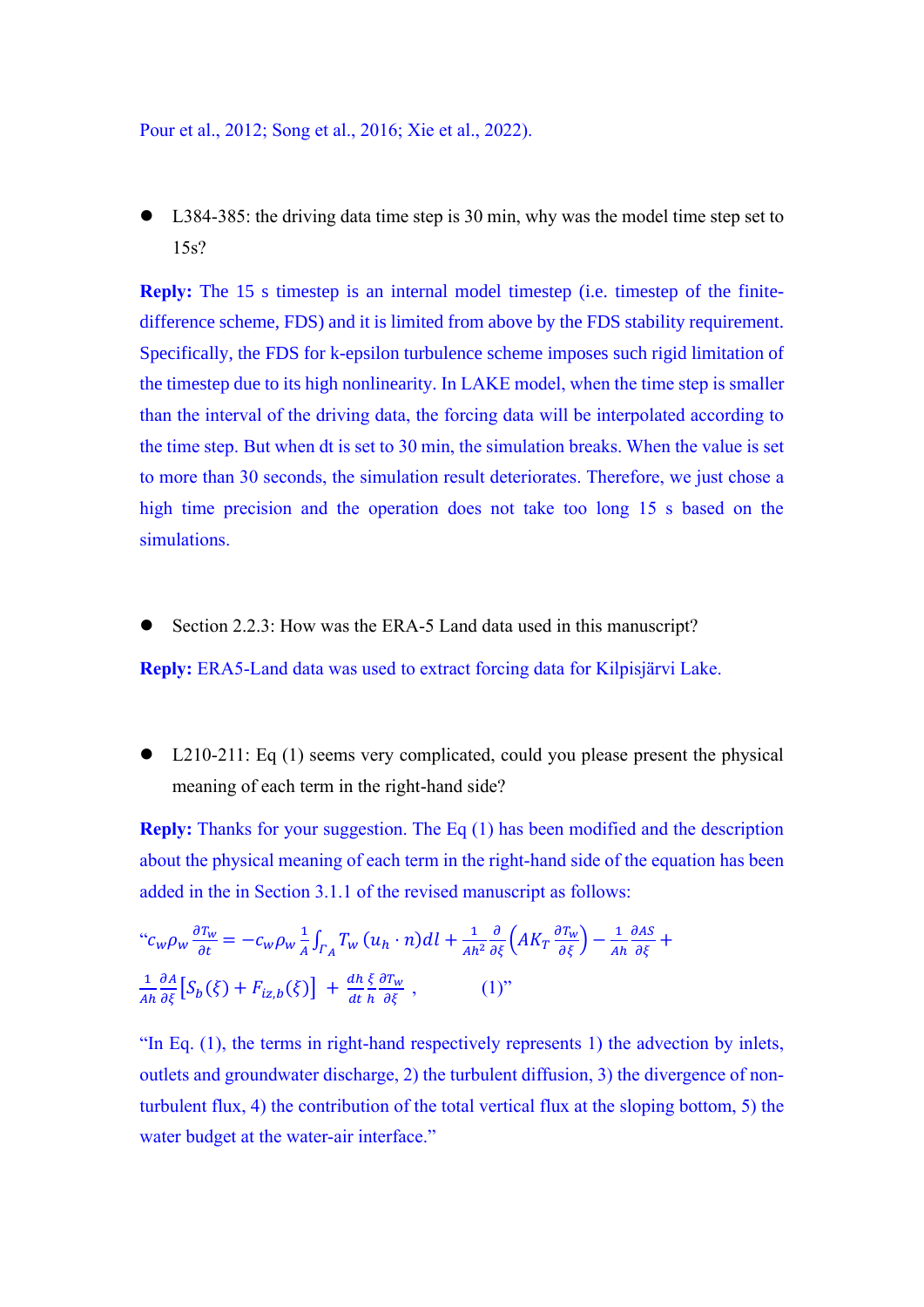Section 3.2: "Validation methods" is not a proper title of this section. This part is actually the method used to evaluate the model accuracy.

**Reply:** Thanks for your advice. The title has been modified to "Methods to evaluate the model accuracy" in Section 3.2.

(10): the variable symbols should be consistent to Eq. (1), such as  $\rho w$ , cw. and i is used to denote ice before and  $\delta \Box \Box \Psi \delta \Box \Box \Box \delta \Box \Box$  is not mentioned in eq (10).

**Reply:** Thanks for your suggestion. The variable symbols have been consistent to eq. 1. The eq. 8 (original eq. 10) has been modified as follows in Section 3.3:

"The heat storage evolution in water is calculated by the following formulation:  $Q = c_w \rho_w \sum_{k=1}^n T_k \Delta z_k$ , (8)

where  $c_w = 4192$  J kg<sup>-1</sup> K<sup>-1</sup> and  $\rho_w = 10^3$  kg m<sup>-3</sup>, *n* is the layer number,  $\Delta z_k$  is depth interval between two successive layers and  $T_k$  (K) is the average temperature in layer *k* (Nordbo et al., 2011; Gan and Liu, 2020)."

Section 4: Characteristics Analysis is not an informative title, please be specific.

**Reply:** Thanks for your advice. The title has been modified to "Characteristic analysis of water temperature and local climate in two lakes" in Section 4.

L292: how much is the lowest temperature?

**Reply:** The lowest temperature is 0.47 ℃ at 2 m. The following has been revised in Section 4.1.1:

"It is pointed out that the under-ice water temperature from 2015 to 2016 in Ngoring Lake rose continuously during the entire ice-covered period according to observations (Wang et al., 2021; Kirillin et al., 2021). In November, the lake mixed evenly with slight oscillation (<1 ℃ between 2 m and 22 m) and water temperature reduced gradually until the lowest point of  $0.47 \degree C$  at 2 m on December 12, the lake froze up completely (Fig. 2a). Meanwhile, the air temperature at 2 m fell to -7.79 ℃. Ngoring Lake is mostly covered only by bare ice in winter due to drought, less precipitation and snow. In the early ice-covered phase (from December 12 to March 7), the whole lake mixed completely because solar radiation penetrated ice and heated the upper water, which was warm (< *Tmd*), heavy and sinking (Fig. 2b) (Kirillin et al., 2012). In parallel, water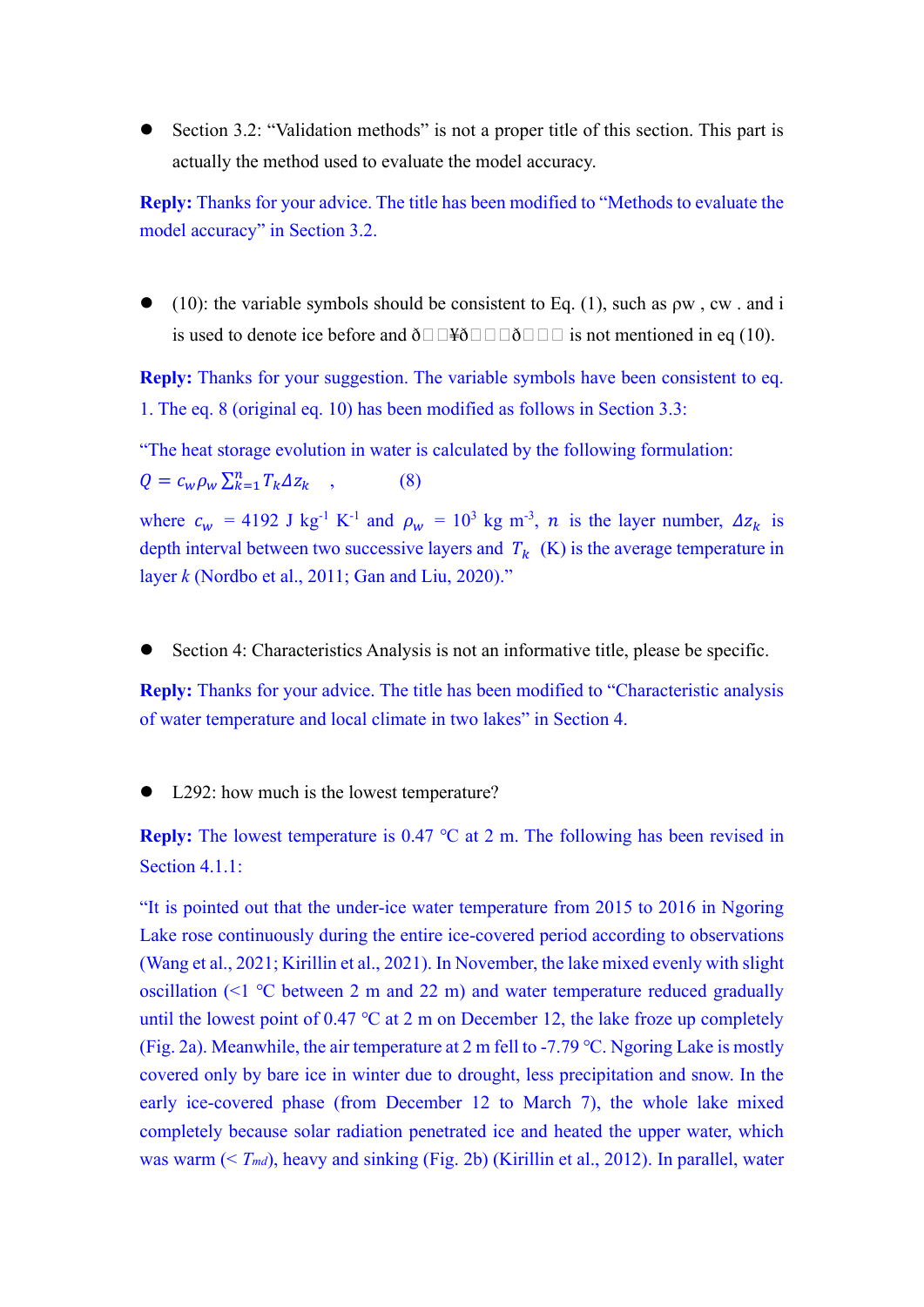temperature continued to warm until reached *Tmd* on March 7 (Fig. 2a).

In the late ice-covered stage (from March 7 to April 18), the lake stratified. On the one hand, owing to solar radiation strengthened, on the other hand, since radiation absorption of water decayed with depth based on the Beer-Lambert law. Water temperature increased at the rate of  $0.052$  °C d<sup>-1</sup> in the layers from 2m to 6 m, which was more rapid than the early stage of  $0.035 \text{ °C d}^{-1}$ . On April 18, the ice melted entirely as well water temperature rose to 5.83  $\degree$ C at 2 m while remaining at  $T_{md}$  below 10 m. After that, full mixing took place rapidly because the lake warmed gaining heat from the sun and atmosphere as a result of ice breaking up (Fig. 2b)."

⚫ Figure 2: the tick spacing of the color bar seems too large so the spatially and temporally fine changes in the water profiles (including the formation and deepening of convective and dicothermal layer) cannot be seen clearly as you described in L302-318.

**Reply:** Thanks for your advice. Figure 2 has been revised with a continuous shading and 0.1 ℃ interval.

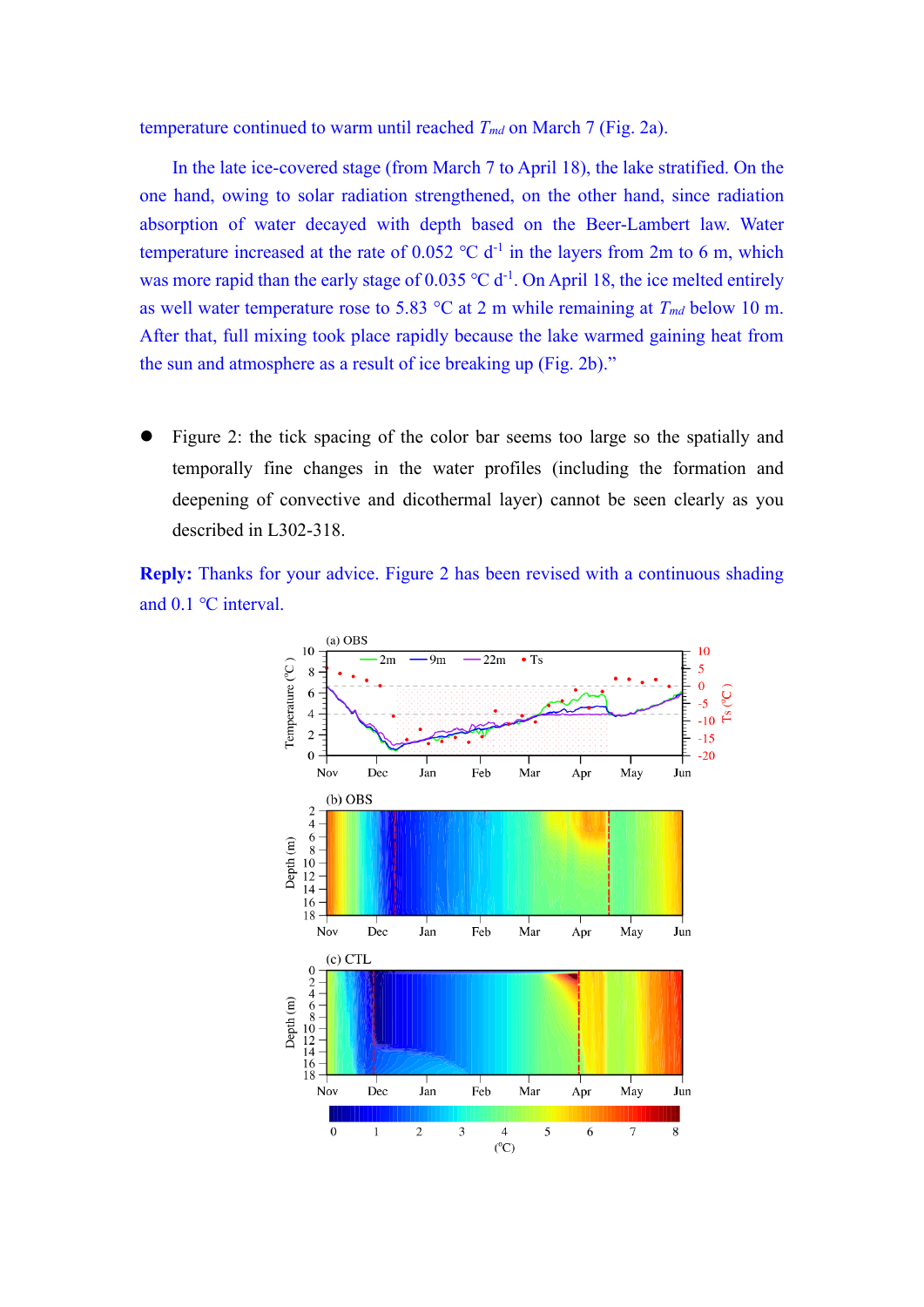**Figure 2. (a) The daily average water temperature observations of Ngoring Lake at the surface (Ts), 2 m, 9 m, and 22 m from November 1, 2015 to June 1, 2016. Ts is MODIS lake surface temperature. The gray reference lines denote 3.98 ℃ and 0 ℃, respectively. The pink shaded area denotes ice-covered period. The water temperature profile (b) observed and (c) simulated in CTL. The ice-covered period is represented between the two red dashed lines.**

● L307&315: How did you determine the freeze-up and breakup date? From visual observation or remote sensing image (MODIS?)?

**Reply:** The dates were determined by lake temperature observations. The ice thickness at the observation point was not more than 1 m. The freeze-up date was December 12 when the 2 m under-ice water temperature decreased to the lowest point 0.47 ℃. The value is closing to the freezing point. The breakup date was April 18 when the 2 m lake temperature drops from maximum value 5.83 ℃ to 3.88 ℃ because the ice melted completely, lake releasing heat into atmosphere.

⚫ Section 4.1.2: Do we have to explain here why the weather conditions are different or similar in the two lakes using complicated geographic or geo-statistic experiences? This is not the key point. I think it would be the best if you present general results on the lake information, ice processes, and the water stratification dynamics through the whole ice season, and more importantly, their differences with that of Ngoring Lake.

**Reply:** Thanks for your question and suggestion. It is not important that using complicated geographic or geo-statistic experiences to explain here why the weather conditions are different or similar in the two lakes. This part has been deleted in Section 4.1.2.

Due to the lack of lake temperature of Kilpisjärvi Lake, its under-ice water temperature remained stable during winter from 1992 to 1993 based on Tolonen, 1998. However, it was enough to see the biggest difference between the lake and Ngoring Lake. The characteristic of Ngoring Lake has been pointed out in the description about novelty in page two. The characteristic of Kilpisjärvi Lake as follows:

Kilpisjärvi Lake (69.05º N, 20.83º E, 473 m a.s.l.) is an Arctic tundra lake with average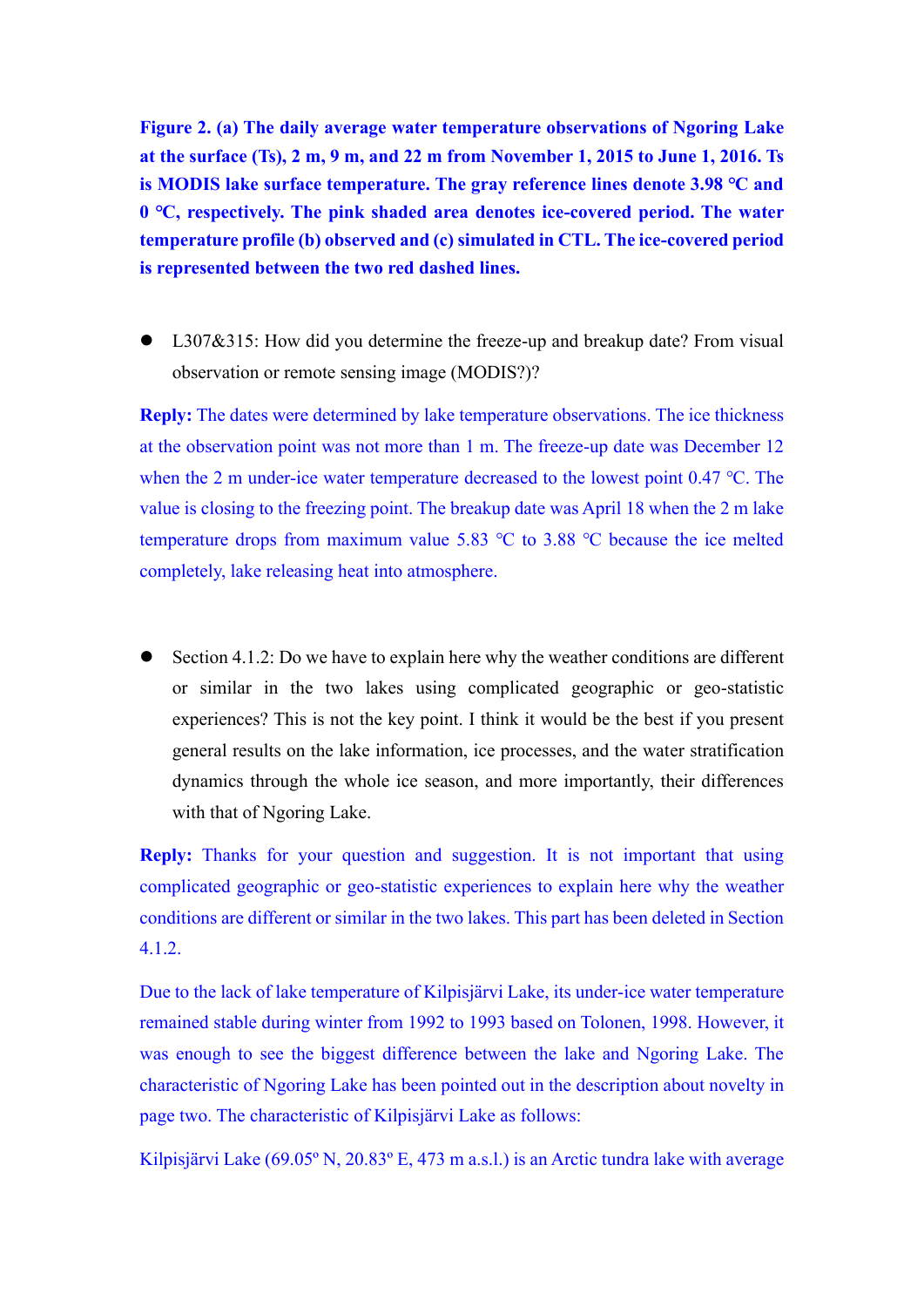depth of 19.5 m and maximum depth of 57 m. The lake has a surface area of  $37 \text{ km}^2$ . It starts winter nearer 4 ℃ as a cryostratified lake.

● L409-410: "but the whole ice season was shifted to occur about half a month earlier than observed". Can you say a little more on how the LAKE calculate the freezeup and breakup date, e.g. in the method section? Can you explain why the model gave half-month earlier freeze-up?

**Reply:** Thanks for your question. The method how the LAKE model calculated the freeze-up and breakup date has been introduced. When the air temperature is less than 0 ℃ and the surface water temperature drops to the freezing point, the initial ice formatted. When the net radiation of the lake is greater than  $0 \text{ W m}^2$ , hu ice begins to melt, until the ice thickness changed to 0 m when the ice to melt completely.

According to the study of Stepanenko et al. (2019), the results of the κ-ε turbulence parameterization scheme underestimated the heat capacity of the lake in autumn, so the lake surface cooled rapidly compared to the observed value, leading to an earlier freezing period. However, the improvement of model is not within the scope of this study, so there is not much to study how to solve this problem, but I will pay attention to this problem later.

L<sub>453</sub>: delete "with CTL"

**Reply:** Thank you and follow your advice. Been modified accordingly in Section 6.2.

L468: was reflected..., enters...

**Reply:** The following sentence has been modified accordingly in Section 6.2:

"more solar radiation was reflected and absorbed by snow due to more snowfall accumulation."

L502: please specify here what the opposite effect is, leading to a decreasing water temperature? In figs. 6b,c,e,f,h, all modeled temperature the upper water layer kept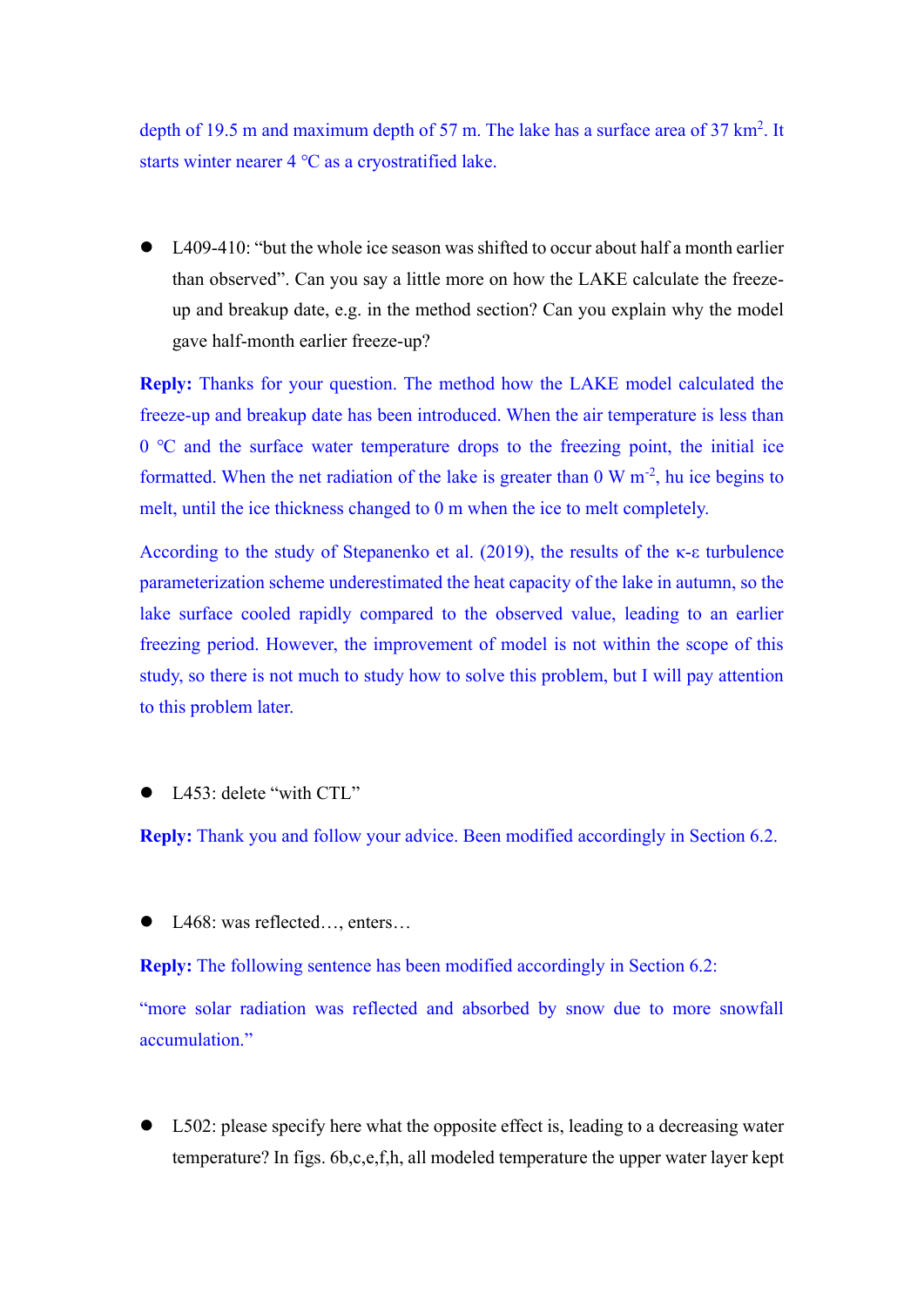increasing during the ice-covered period.

**Reply:** The opposite effect means less downward LR, lower air temperature and larger wind speed didn't change the warming trend, but affected the amplitude and rate of warming. The word "opposite" is not appropriate. We have deleted the "opposite" and specified the effect as follows in Section 6.2:

"In conclusion, the stronger downward SR and lower precipitation in TP played positive roles in the water temperature warming during the ice-covered period in Ngoring Lake. Less downward LR, lower air temperature, and larger wind speed didn't change the warming trend but affected the warming amplitude and rate. Specific humidity had no significant influence."

● L514-515: delete "When the lake is....Polashenski 2012)" since you didn't consider the snow layer.

**Reply:** Thank you and follow your advice. Been deleted the sentence accordingly in Section 6.3.

⚫ L536-537: I do not understand this sentence. An increment of 0.1 in albedo means an extend of 15-30 d in ice season?

**Reply:** Sorry, this sentence is not explicit due to my original expression that "When the albedo increased from 0.1 to 0.8, the increase was equivalent to 0.1-step, and the icecovered period was extended for 15-30 days". This sentence does means when the albedo increased from 0.1 to 0.8, the ice-covered period was extended for 15-30 days for every 0.1 increase.

⚫ L558-563: From conventional experiences, with a constant transmitted solar radiation flux, change in light extinction coefficient of water will of course cause changes in water temperature profile, so also you said "The higher was the extinction coefficient of water, the more heat was absorbed by shallow water and the less heat reached deep layer", the top water layer should get a higher temperature maximum because the solar energy is used to heat a thinner water layer.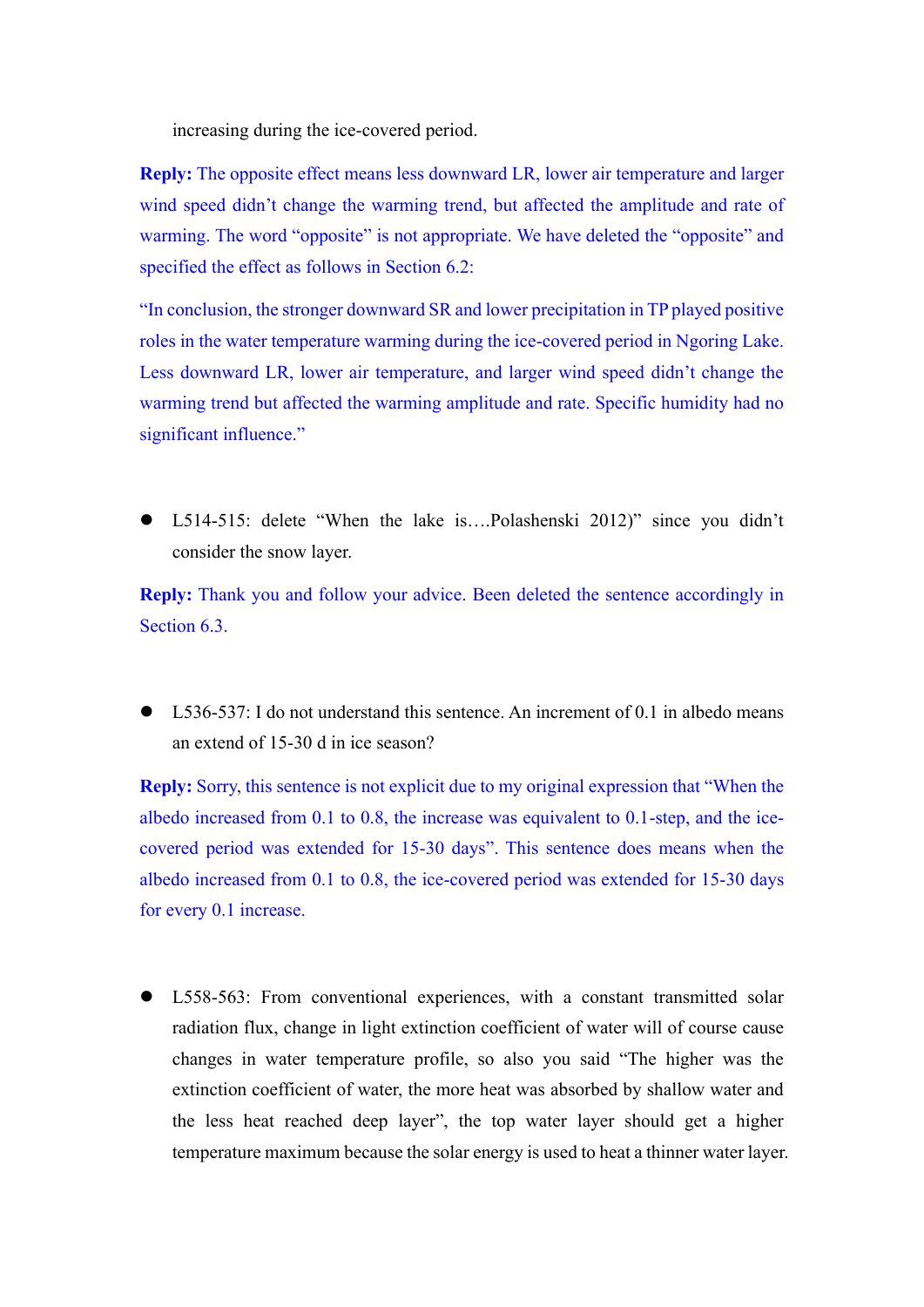If you look at the simulated temperature contours of the whole water column, you may find this regime. But from the point of heat balance, when changing the extinction coefficient of water, the increment in water heat storage doesn't change. I think the authors should elaborate this part.

**Reply:** Thanks for your suggestion. From the point of heat balance, when only the extinction coefficient of water changed, the heat of solar radiation entering the water through the ice sheet is unchanged so that the heat storage of lake did not change. It's just that the heat distribution in the vertical direction is changed. The higher was the extinction coefficient of water, the more heat was absorbed by shallow water and the less heat reached deep layer. This part has been elaborated in Section 6.3 as follows:

"In the sensitivity experiment SIM  $E_w$ , the water extinction coefficient had just little influence on winter water temperature, which was shown as 3 m water temperature decreases with the increase of E<sup>w</sup> (Fig. 8c). The main reason was that when only the extinction coefficient of water changed, the heat of solar radiation entering the water through the ice sheet is unchanged so that the heat storage of lake did not change. It's just that the heat distribution in the vertical direction is changed. The higher was the extinction coefficient of water, the more heat was absorbed by shallow water and the less heat reached deep layer. The phenomenon that the 3 m water temperature decreases with the extinction coefficient increases becomes more and more obvious in the later stage of ice melting."

Fig 8b: Why were there sharp drops in all scenarios on  $\sim$  April 14? In the text, you stated that the ice broke-up on Mar 31-April 1. I guess Fig. 8b showed wrong dates along x-axis.

**Reply:** Thanks for your question. The drawing program has been checked and it is correct. The date March 31 is the simulated melting date when the heat storage decreased (Figure 7, original Figure 8). In the simulated results, the lake was already ice-free on April 14 when the heat storage dropped due to the arrival of cold air (Supplement: Figure 3).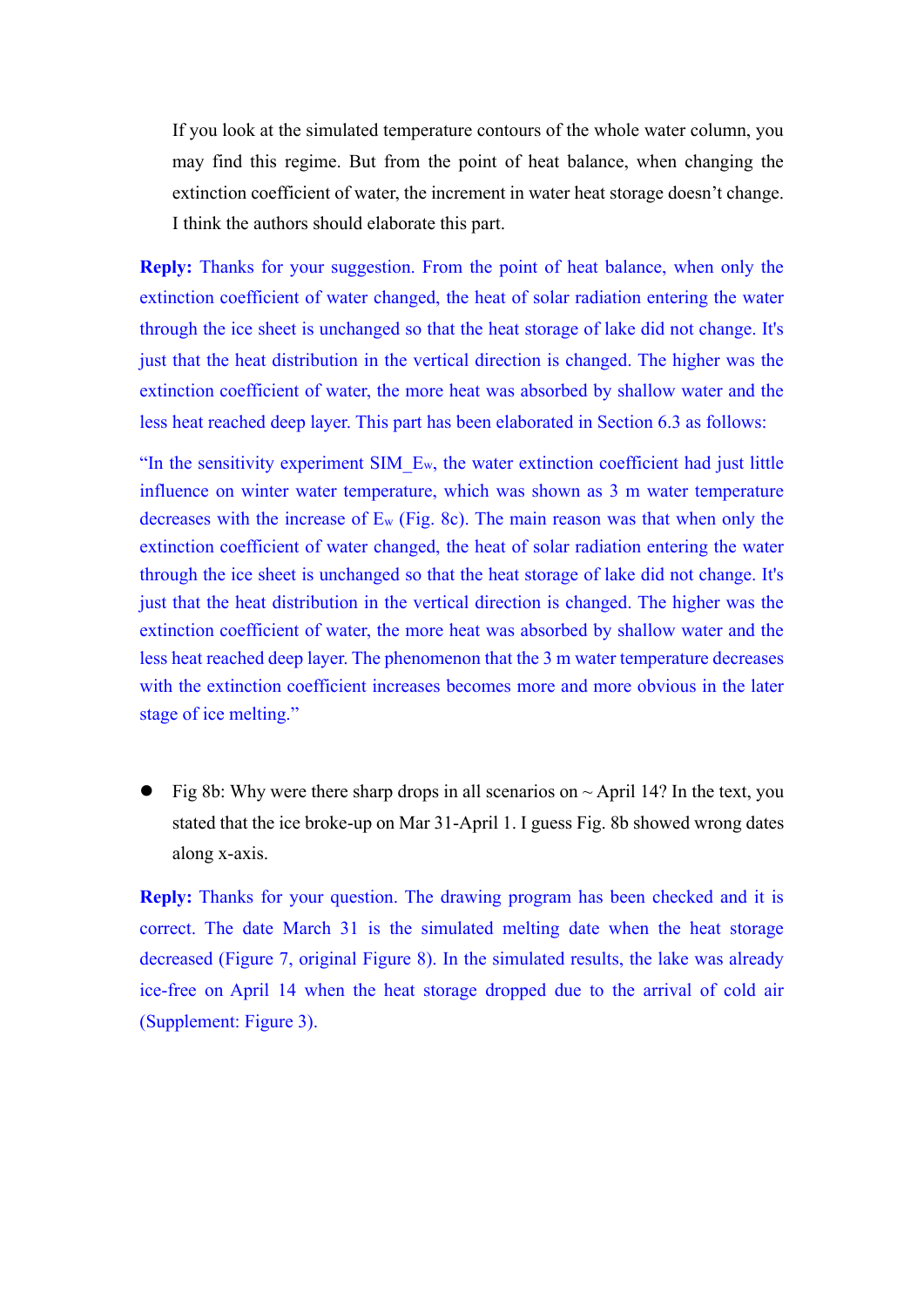

**Figure 7. (a) The initial water temperature profile in the model is set on March 25, 2016 and the corresponding daily average (b) lake heat storage per unit area is simulated. SIM\_E1, SIM\_E2 and SIM\_E3 are three different initial water temperature profiles.**



**Supplement: Figure 3. The daily averaged 2 m air temperature (red), lake surface temperature in CTL (blue), difference between air temperature and lake surface temperature (green).**

Section 6.4: (1) How did you estimate the turbulent sensible and latent heat fluxes? Based on Monin-Obulhov theory? (2) Since you stated that the water structure or continuous warming of upper water before the ice breakup has lasting influences on turbulent heat fluxes on the following 1-2 months, could you please say more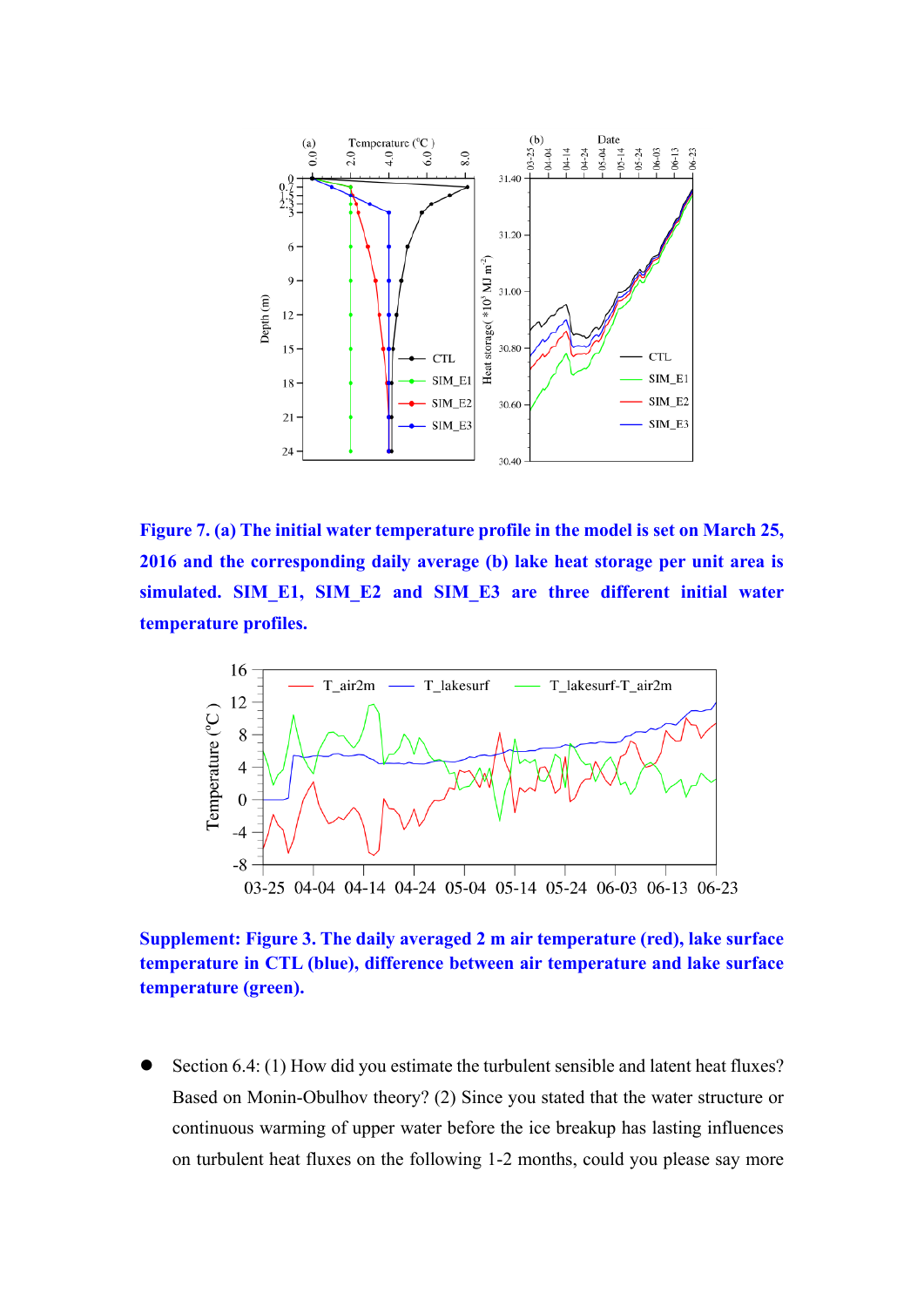on why, through what processes? Right after the breakup, based on heat budget and balance of the lake water, can you estimate quantitatively the contribution of heat storage before the breakup to the turbulent heat change? e.g. comparison between the heat storage and the accumulated heat release to the atmosphere by turbulent sensible and latent exchange.

**Reply:** Yes, the turbulent sensible and latent heat fluxes is calculated based on Monin-Obukhov theory in LAKE model.

Except for the vertical profile of water temperature under ice, other initial conditions in SIM\_E1, SIM\_E2 and SIM\_E3 are set the same as CTL. It can be seen that the initial contour line of the lake at a different temperature, time of ice melt completely, then heat reserves in glacial lakes also change, ice melt completely on the same date, the release of heat flux will also change, this change will continue for some time until the lake and the atmosphere reach the same heat balance.

The amount of heat released as a percentage of the heat stored in the lake before ice completely melts has been calculated. The following sentence has been added in Section 6.4:

"The heat released was in the form of sensible heat and latent heat, accounting for 0.060% (CTL),  $0.019\%$  (SIM E1),  $0.036\%$  (SIM E2) and  $0.035\%$  (SIM E3) of the ice-covered heat storage, respectively."

⚫ L646: "where the air temperature is comparable". I guess not all low-altitude northern lakes have comparable air temperature with QTP lakes. Perhaps some lakes have comparable winter-averaged air temperature, the temporal patterns of air temperatures are different (e.g. even in Fig. 4f).

**Reply:** Agree with your opinion that not all low-altitude northern lakes have comparable air temperature with QTP lakes. Due to your suggestion that it is not important to explain why the weather conditions are different or similar in the two lakes using complicated geographic or geo-statistic experiences. And this part which corresponds "comparable" has been deleted. So, the sentence has been changed as follows:

"Our analysis demonstrates a significant increase in lake temperature during the ice-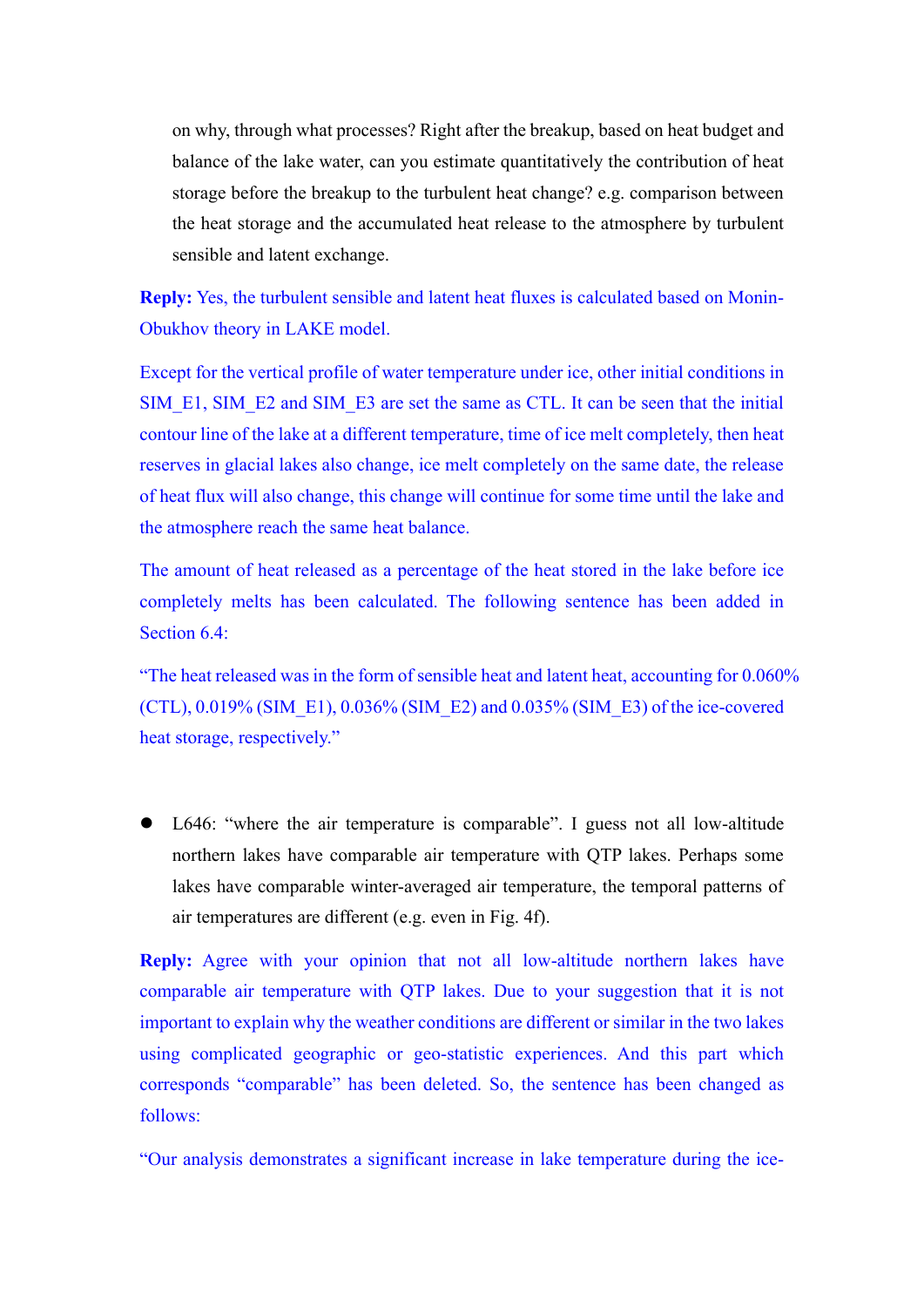covered period in Ngoring, the largest freshwater lake on the TP, with water temperatures exceeding the freshwater maximum density value *Tmd*. The heating is governed by strong solar radiation, the factor differing alpine lakes on the TP from the low-altitude northern lakes with similar winter air temperature patterns."

⚫ L665-666: again, what is the "negative feedback"? Besides, feedback is not an accurate word here, maybe influence, impact, or contribution is better.

**Reply:** Thank you and follow your suggestion. The feedback is not appropriate, and it has been changed to influence in Section 7.

"Sensitivity simulations with perturbed local climate data confirmed the decisive role of subsurface solar radiation in the water temperature rise and demonstrated strong negative feedback with winter precipitation amount. The downward LR, air temperature, and wind speed had only a minor influence on the water temperature."

● L674-679: this sentence is too long, please rephrase it to be more readable. By the way, what do you mean by "the difference… lasted for 59-67 days…"? do you mean the under-ice temperature profiles have subsequent impacts on turbulent heat exchange at the air-lake interface after the ice breakup?

**Reply:** Thanks for your advice. The differences mean the sensible and latent heat is different under three stable lake temperature profiles and Ngoring Lake after ice breaking. The difference lasted for 59-97 days. The sentence has been modified as follows in Section 7 to make it readable:

"An important consequence of the under-ice solar heat accumulation consisted in increased sensible and latent heat releases in the subsequent open-water phase. According to the model results, the effects on the surface fluxes of Ngoring Lake lasted for 59-97 days after the ice melt and increased the upward latent and sensible surface heat fluxes up to  $\sim80$  W m<sup>-2</sup> and  $\sim50$  W m<sup>-2</sup>, respectively."

#### **References**

Pour, H. K., Duguay, C. R., Martynov, A. and Brown, L. C.: Simulation of surface temperature and ice cover of large northern lakes with 1-D models: a comparison with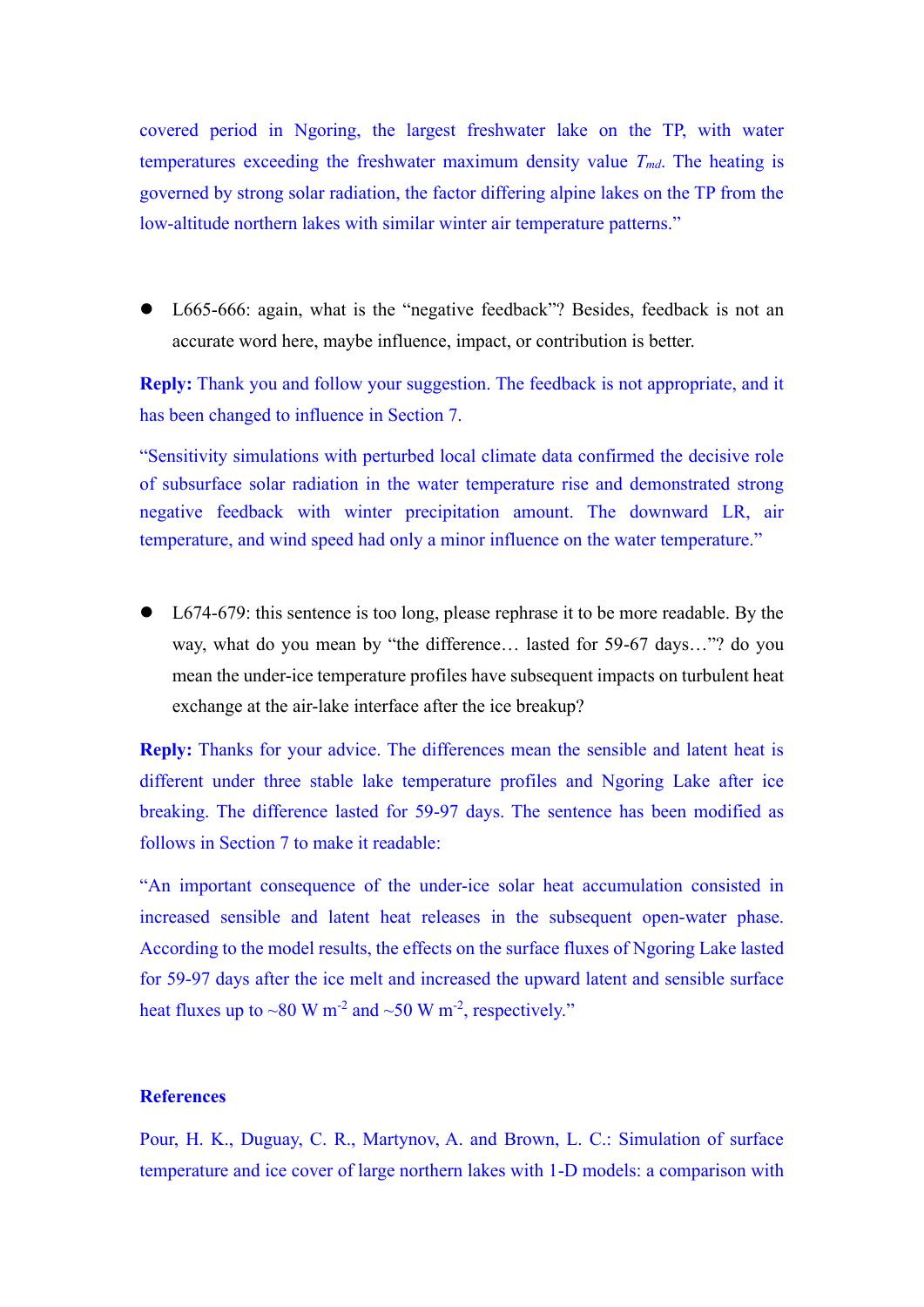MODIS satellite data and in situ measurements, Tellus A, 64, 1-20, doi: 10.3402/tellusa.v64i0.17614, 2012.

Shen, D. F., Li, S. J., Jiang, Y. J. and Chen, W.: Water environment characteristics and regional climate response of typical lakes in Yellow River headwater area, J. Arid Environ., 26, 91-97, doi: 10.13448/j.cnki.jalre.2012.07.030, 2012.

Song, K. S., Wang, M., Du, J., Yuan, Y., Ma, J. H., Wang, M., and Mu, G. Y.: Spatiotemporal Variations of Lake Surface Temperature across the Tibetan Plateau Using MODIS LST Product, Remote Sensing, 8, 1-20, doi: 10.3390/rs8100854, 2016.

Stepanenko, V. M., Repina, I. A., Ganbat, G. and Davaa, G.: Numerical simulation of ice cover of saline lakes, IZV ATMOS OCEAN PHY+, 55, 129-138, doi: 10.1134/s0001433819010092, 2019.

Wu, Y., Huang, A. N., Lazhu, Yang, X. Y., Qiu, B., Wen, L. J., Zhang, Z. Q., Fu, Z. P., Zhu, X. Y., Zhang, X. D., Cai, S. X. and Tang, Y.: Improvements of the coupled WRF‑Lake model over Lake Nam Co, Central Tibetan Plateau, 55, 2703-2724, doi: 10.1007/s00382-020-05402-3, 2020.

Leppäranta, M., Lindgren, E. and Shirasawa, K.: The heat budget of Lake Kilpisjärvi in the Arctic tundra, Hydrology Research, 48, 969-980, doi: 10.2166/nh.2016.171, 2017.

Leppäranta, M., Lindgren, E., Wen, L. J. and Kirillin, G.: Ice cover decay and heat balance in Lake Kilpisjärvi in Arctic tundra, Journal of Limnology, 78, 163-175, doi: 10.4081/jlimnol.2019.1879, 2019.

Merchant, C. J., Maccallum, S., Layden, A. and Goryl, P.: Global Lake Surface Water Temperatures for Biodiversity, Limnology, Meteorology and Climate, Conference: ESA Living Planet SymposiumAt: Edinburgh, UK.

Tolonen, A.: Application of a bioenergetics model for analysis of growth and food consumption of subarctic whitefish Coregonus lavaretus (L.) in Lake Kilpisjärvi, Finnish Lapland, Hydrobiologia, 390, 153–169, doi: 10.1023/A:1003525008870, 1998.

Xie, C., Zhang, X., Zhuang, L., Zhu, R. X. and Guo, J.: Analysis of surface temperature variation of lakes in China using MODIS land surface temperature data, Scientific reports, 12, 1-13, doi: 10.1038/s41598-022-06363-9.

Zhang, G. Q., Yao, T. D., Xie, H. J., Qin, J., Ye, Q. H., Dai, Y. F. and Guo, R, F.: Estimating surface temperature changes of lakes in the Tibetan Plateau using MODIS